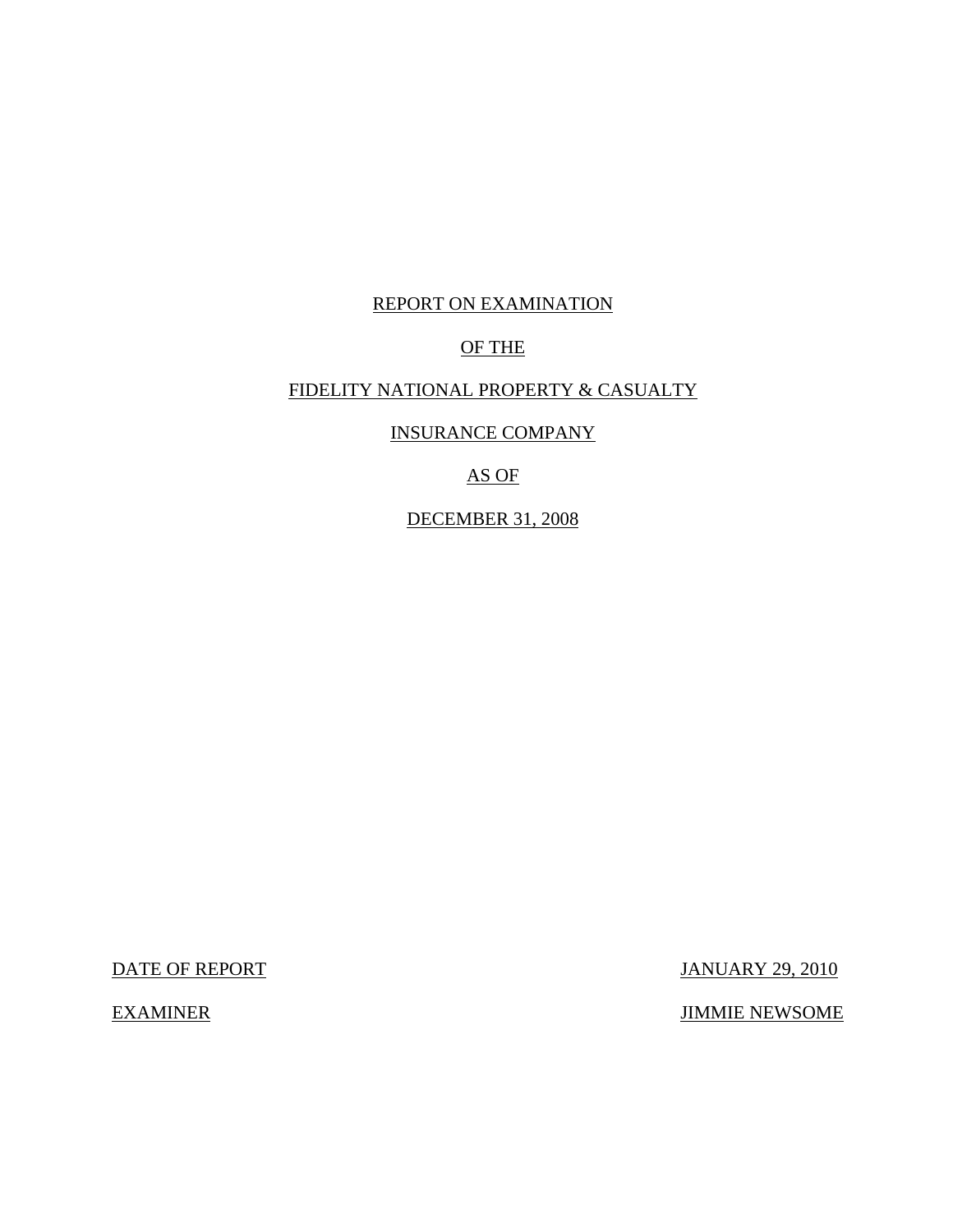# TABLE OF CONTENTS

| ITEM NO. |                                             | PAGE NO.                 |
|----------|---------------------------------------------|--------------------------|
| 1.       | Scope of examination                        | $\overline{2}$           |
| 2.       | <b>Description of Company</b>               | 3                        |
|          | A. Management                               | $\overline{\mathcal{A}}$ |
|          | B. Territory and plan of operation          | 6                        |
|          | C. Reinsurance                              | $\overline{7}$           |
|          | D. Holding company system                   | 10                       |
|          | E. Significant operating ratios             | 14                       |
|          | F. Accounts and records                     | 14                       |
| 3.       | <b>Financial statements</b>                 | 16                       |
|          | A. Balance sheet                            | 16                       |
|          | B. Underwriting and investment exhibit      | 18                       |
| 4.       | Loss and loss adjustment expenses           | 19                       |
| 5.       | Compliance with prior report on examination | 19                       |
| 6.       | Summary of comments and recommendations     | 21                       |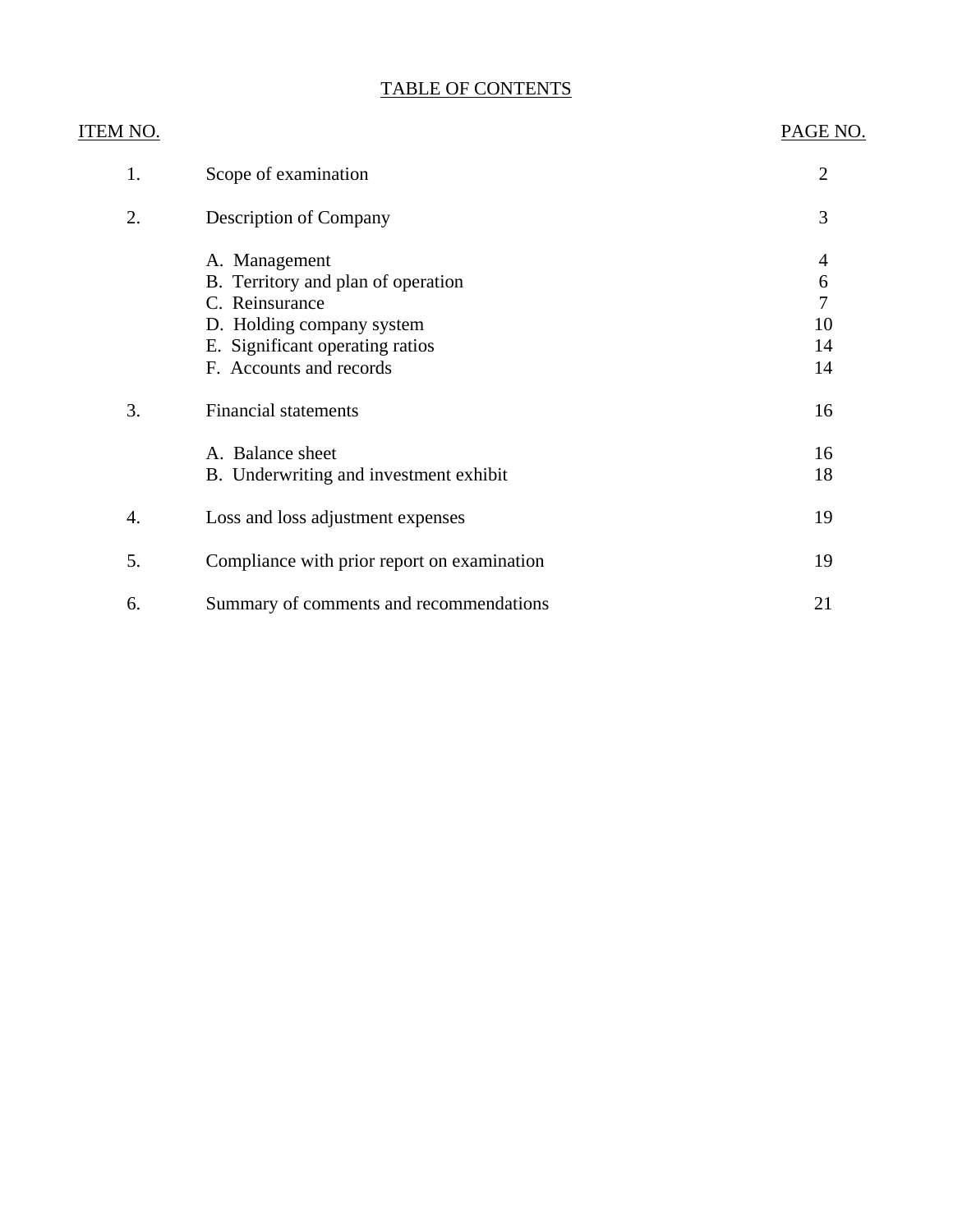

January 29, 2010

Honorable James J. Wrynn Superintendent of Insurance Albany, New York 12257

Sir:

Pursuant to the requirements of the New York Insurance Law, and in compliance with the instructions contained in Appointment Number 30355 dated June 10, 2009, attached hereto, I have made an examination into the condition and affairs of the Fidelity National Property & Casualty Insurance Company as of December 31, 2008 and submit the following report thereon.

Wherever the designation "the Company" appears herein without qualification, it should be understood to indicate the Fidelity National Property & Casualty Insurance Company.

Wherever the designation "Department" appears herein without qualification, it should be understood to indicate the New York Insurance Department.

The examination was conducted at the Company's main administrative office located at 4905 Belfort Road, Jacksonville, Florida 32256.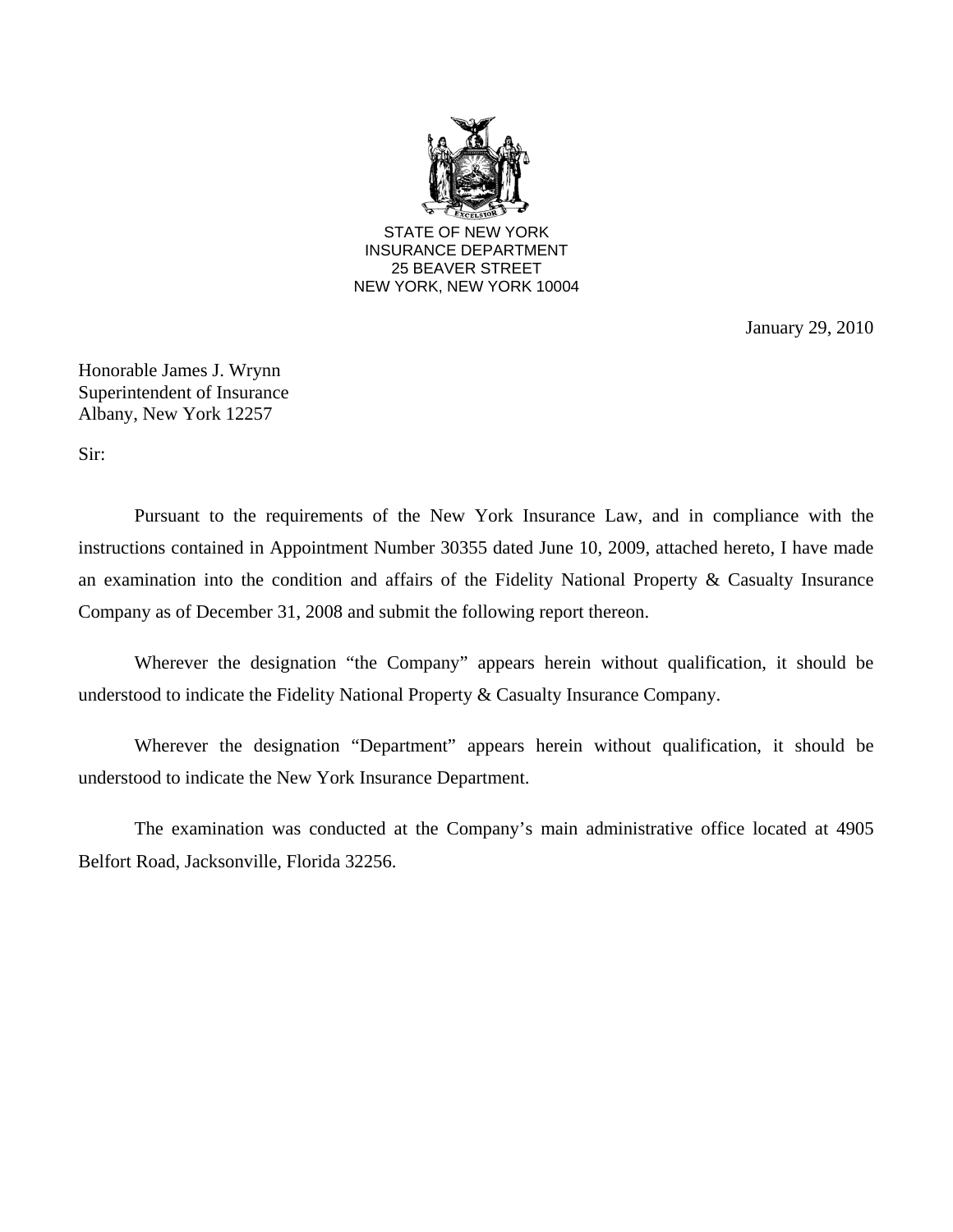#### 1. **SCOPE OF EXAMINATION**

<span id="page-3-0"></span>The Department has performed an association examination of Fidelity National Property & Casualty Insurance Company. The previous examination was conducted as of December 31, 2003. This examination covers the five-year period from January 1, 2004, through December 31, 2008. Transactions occurring subsequent to this period were reviewed where deemed appropriate, by the examiner.

This examination was conducted in accordance with the National Association of Insurance Commissioners ("NAIC") Financial Condition Examiners Handbook ("Handbook"), which requires that we plan and perform the examination to evaluate the financial condition and identify prospective risks of the Company by obtaining information about the Company including corporate governance, identifying and assessing inherent risks within the Company and evaluating system controls and procedures used to mitigate those risks. This examination also includes assessing the principles used and significant estimates made by management, as well as evaluating the overall financial statement presentation, management's compliance with Statutory Accounting Principles and annual statement instructions when applicable to domestic state regulations.

All financially significant accounts and activities of the Company were considered in accordance with the risk-focused examination process. This examination also included a review and evaluation of the Company's own control environment assessment and an evaluation based upon the Company's Sarbanes Oxley documentation and testing. The examiners also relied upon audit work performed by the Company's independent public accountants when appropriate.

This examination report includes a summary of significant findings for the following items as called for in the Financial Condition Examiners Handbook of the NAIC:

> Significant subsequent events Company history Corporate records Management and control Fidelity bonds and other insurance Pensions, stock ownership and insurance plans Territory and plan of operation Growth of Company Loss experience Reinsurance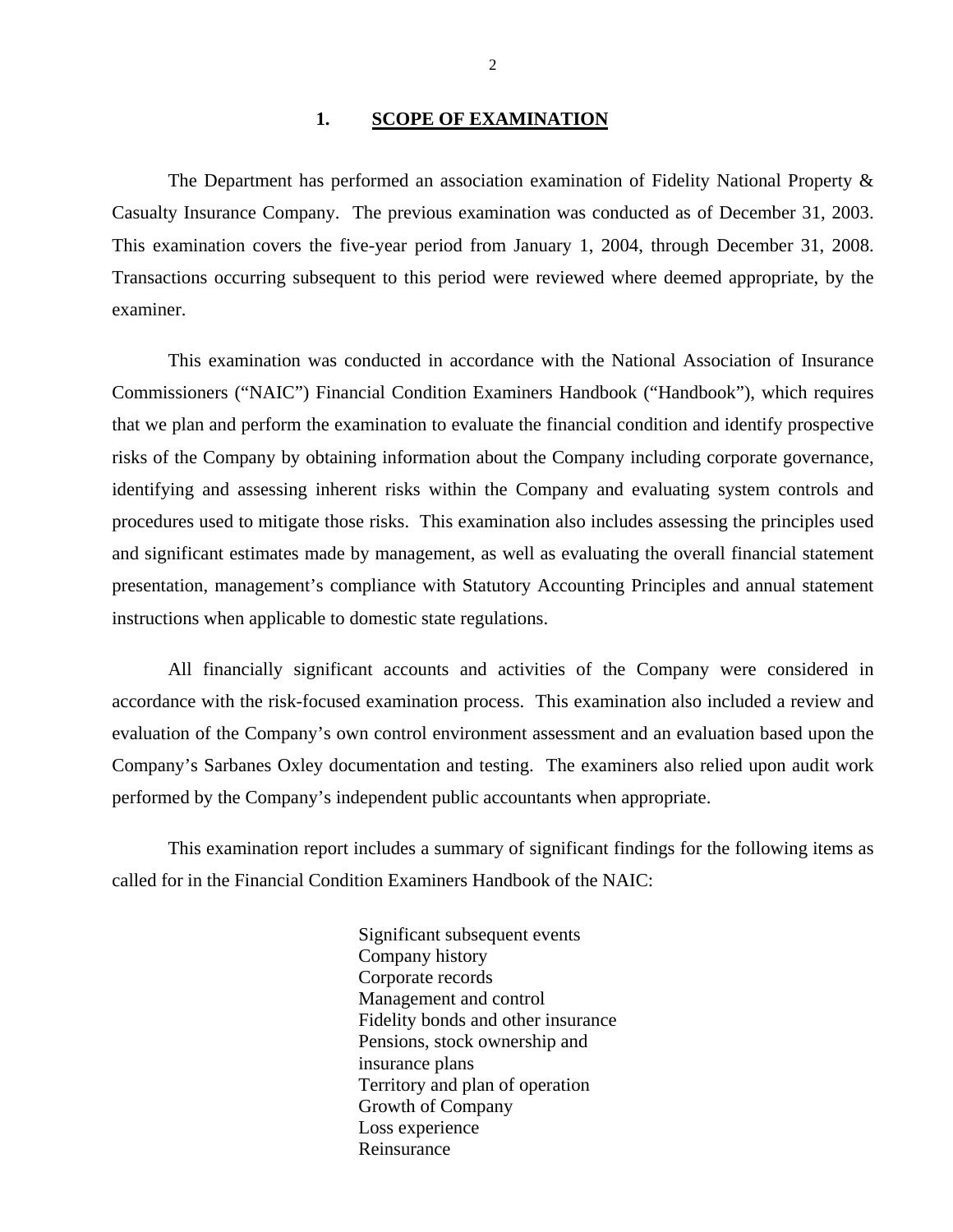Accounts and records Statutory deposits Financial statements Summary of recommendations

<span id="page-4-0"></span>A review was also made to ascertain what action was taken by the Company with regard to comments and recommendations in the prior report on examination.

This report on examination is confined to financial statements and comments on those matters that involve departures from laws, regulations or rules, or which are deemed to require explanation or description.

#### **2. DESCRIPTION OF COMPANY**

The company was incorporated as Soflens Insurance Company under the laws of the State of New York on June 7, 1971. It became licensed and commenced business on September 15, 1971. On January 1, 1980, the name was changed to Bausch & Lomb Insurance Company and again to First Community Insurance Company on January 1, 1993.

On October 1, 1993, Bankers Insurance Group, Inc. acquired the Company from Bausch & Lomb, Inc. On January 3, 2003, the Company was acquired by Fidelity National Financial, Inc. ("FNF"), a title insurance holding company domiciled in California.

On February 28, 2003, the Company's stock was contributed downstream from FNF to Fidelity National Title Insurance Company ("FNTIC"), a California domiciled title insurer. On May 1, 2003, the Company's stock was again contributed downstream from FNTIC to Fidelity National Insurance Company ("FNIC"), a California domiciled property and casualty insurer.

On December 12, 2003, the Company changed its name to Fidelity National Property and Casualty Insurance, Inc. and on January 23, 2004 the present name of Fidelity National Property & Casualty Insurance Company was adopted.

At December 31, 2008, capital paid in was \$3,465,564 consisting of 10,898 shares of common stock with a par value of \$318 per share. Gross paid in and contributed surplus was \$2,384,436.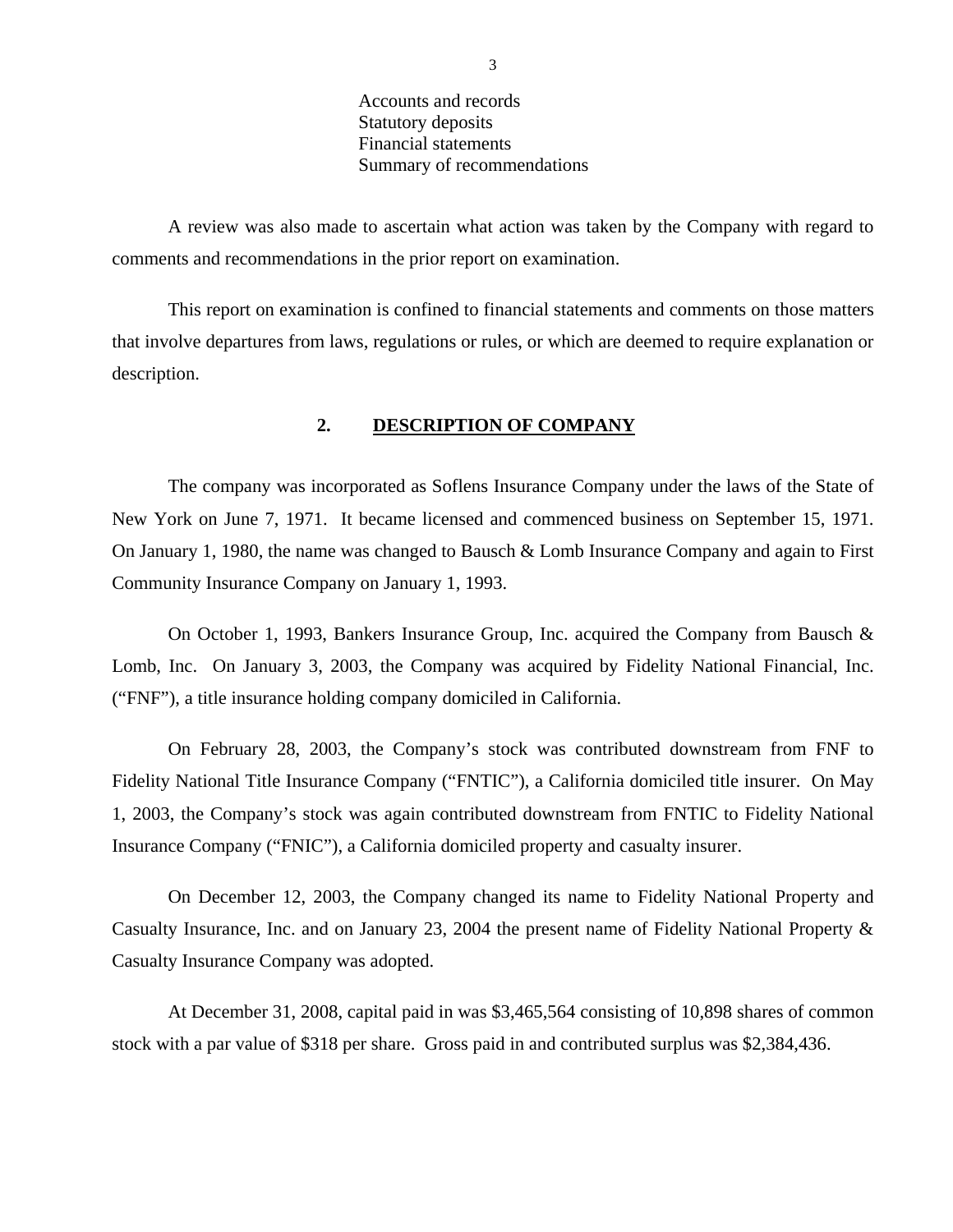<span id="page-5-0"></span>A. Management

Pursuant to the Company's charter and by-laws, as amended and restated, management of the Company is vested in a board of directors, consisting of not less than thirteen nor more than twentyfive members. The board is required to meet at least one time during each calendar year. At December 31, 2008, the board of directors was comprised of the following thirteen members:

| <b>Name and Residence</b>    | <b>Principal Business Affiliation</b>                     |
|------------------------------|-----------------------------------------------------------|
| <b>Christopher Abbinante</b> | <b>Executive Vice President,</b>                          |
| Barrington, IL               | Fidelity National Financial, Inc.                         |
| Kristin V. Bellouny          | Senior Vice President,                                    |
| Staten Island, NY            | <b>Fidelity National Title Insurance Company</b>          |
| Mark O. Davey                | President & Chief Executive Officer,                      |
| Ponte Vedra Beach, FL        | Fidelity National Property & Casualty Insurance Company   |
| John M. Giorgianni           | Vice President Accounting,                                |
| Jacksonville, FL             | Fidelity National Property & Casualty Insurance Company   |
| Michael L. Gravelle          | Executive Vice President & Legal and Corporate Secretary, |
| Santa Barbara, CA            | Fidelity National Financial, Inc.                         |
| Roger S. Jewkes              | Executive Vice President & Division Manager,              |
| Santa Barbara, CA            | Fidelity National Financial, Inc.                         |
| Anthony J. Park              | Executive Vice President & Chief Financial Officer,       |
| Jacksonville, FL             | Fidelity National Financial, Inc.                         |
| Donald E. Partington         | Senior Vice President & General Counsel,                  |
| San Juan Capistrano, CA      | <b>Fidelity National Title Insurance Company</b>          |
| Raymond R. Quirk             | President,                                                |
| Jacksonville, FL             | Fidelity National Financial, Inc.                         |
| Jonathan A. Richards         | Senior Vice President & Chief Counsel,                    |
| Mamaroneck, NY               | <b>Fidelity National Title Insurance Company</b>          |
| Peter T. Sadowski            | Executive Vice President & Chief Legal Officer,           |
| Jacksonville, FL             | Fidelity National Financial, Inc.                         |
| Alan L. Stinson              | Chief Executive Officer,                                  |
| Jacksonville, FL             | Fidelity National Financial, Inc.                         |
| Charles H. Wimer             | <b>Executive Vice President,</b>                          |
| New York, NY                 | <b>Fidelity National Title Insurance Company</b>          |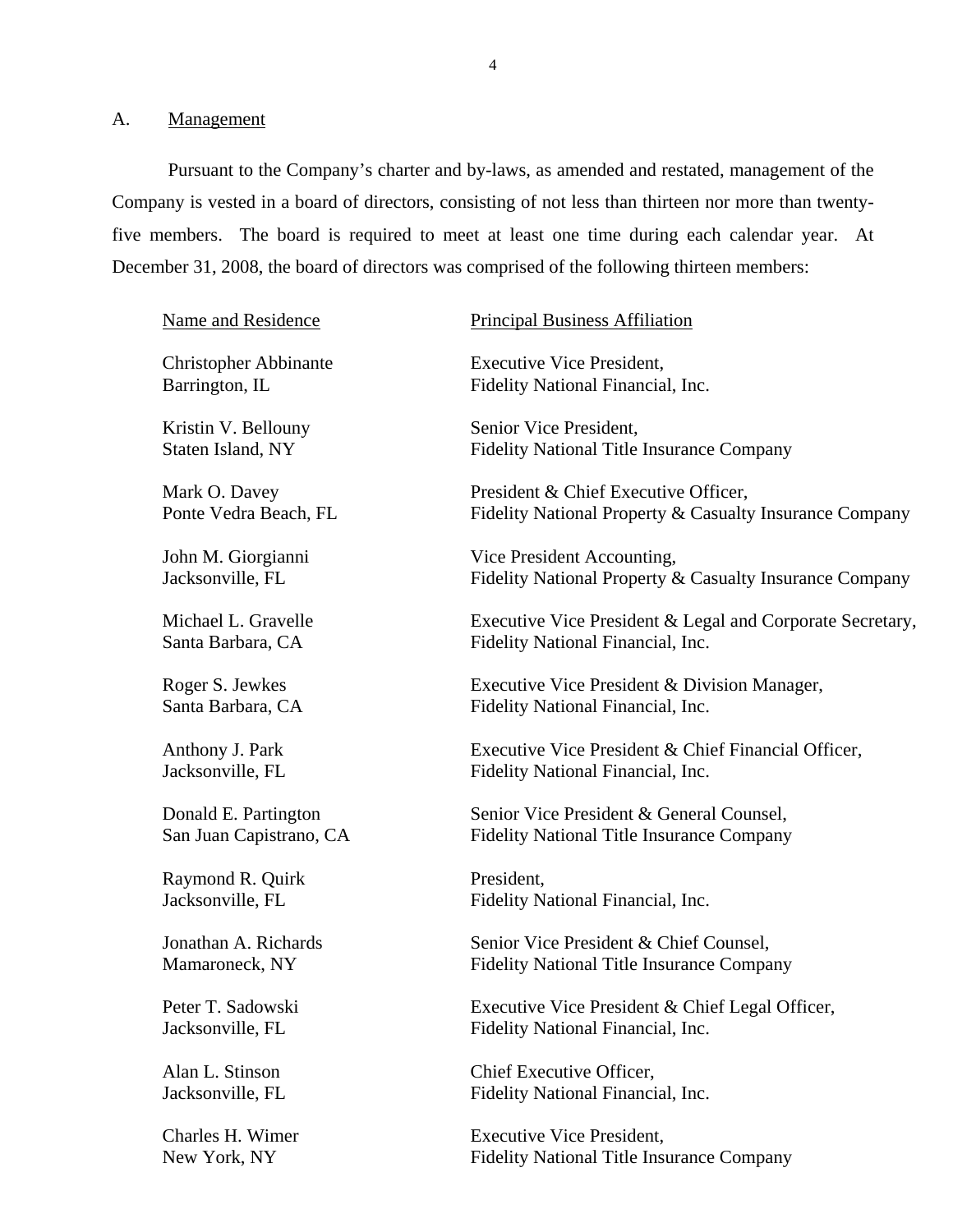During the period covered by this examination, the Company did not hold any meetings of its board of directors, but rather conducted all business through "Written Consent of the Board of Directors in Lieu of a Meeting." Section 708(b) of the Business Corporation Law permits corporate action required or permitted by the board of directors or a committee thereof to be taken without a meeting if all members of the board or committee consent in writing to the adoption of a resolution authorizing the action. Section 3.3 of the Company's by-laws states:

A regular meeting of the Board of Directors shall be held without notice other than by this Bylaw immediately after and at the same place as the annual meeting of the Shareholders. The Board of Directors may provide by resolution the time and place, either within or without the State of California, for the holding of additional regular meetings without other notice than such resolution.

Further, Section 3.6 of the Company's by-laws states:

Unless otherwise restricted by the Charter or these Bylaws, any action required or permitted to be taken at any meeting of the Board of Directors may be taken without a meeting, if all members of the Board or Committee, as the case may be, consent thereto in writing, and the writing or writings are filed with the minutes of proceedings of the Board or Committee.

Although the Company's by-laws permit action by written consent of the Board of Directors in lieu of a meeting, an informal opinion issued in March 1975 by the Department's Office of General Counsel concluded that it would not be in the best interests of the people of the State of New York to allow insurance companies to make unfettered use of Section 708(b) of the Business Corporation Law. The Department concluded that Boards of Directors or Committees thereof should be permitted to utilize action by written consent only in limited situations and not in lieu of a regularly scheduled meeting and that, if permitted by a company's by-laws, such by-laws must contain specific language of limitation, and must be based upon a showing of definite necessity.

It is recommended that the Company hold at least one regular meeting of its board of directors pursuant to Section 3.3 of its by-laws.

It is recommended that if the Company wishes to continue to act under the provisions of Section 708(b) of the Business Corporation Law that it amend its by-laws to contain specific language of limitation, which must be based upon a showing of definite necessity.

As of December 31, 2008 the principal officers of the Company were as follows: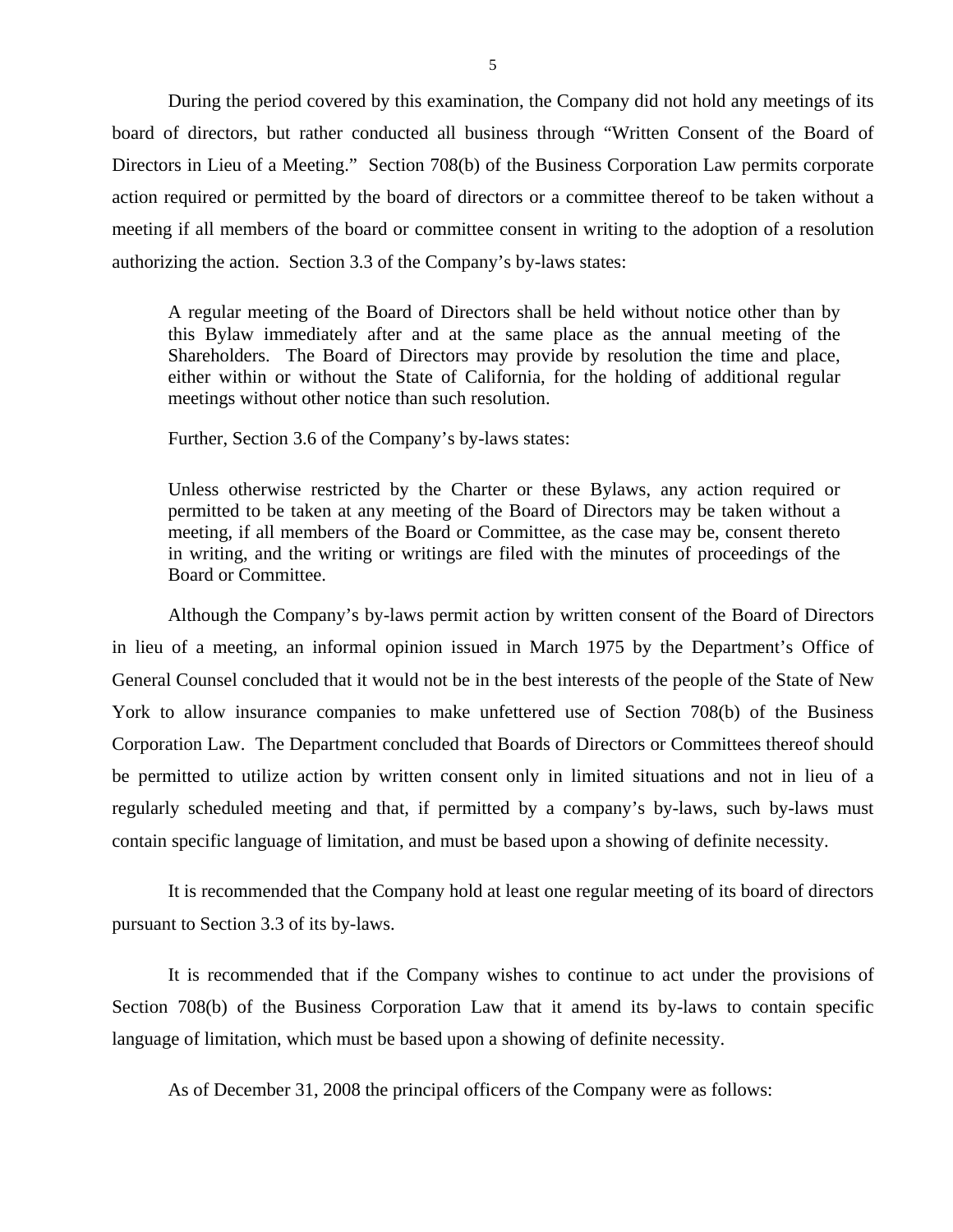<span id="page-7-0"></span>

| Name                                 | Title                                                                                        |
|--------------------------------------|----------------------------------------------------------------------------------------------|
| Mark O. Davey<br>Michael L. Gravelle | President & Chief Executive Officer<br>Executive Vice President, Legal & Corporate Secretary |
| Anthony J. Park                      | Executive Vice President & Chief Financial Officer                                           |
| Paul I. Perez                        | Executive Vice President & Chief Compliance Officer                                          |
| Peter T. Sadowski                    | Executive President & Chief Legal Officer                                                    |
| Alan L. Stinson                      | <b>Executive Vice President</b>                                                              |
|                                      |                                                                                              |

## B. Territory and Plan of Operation

As of December 31, 2008, the Company was licensed to write business in all fifty states and the District of Columbia. Approximately 79% of the Company's direct writings in 2008 were concentrated in California, Florida, Louisiana, New Jersey, New York and Texas.

As of December 31, 2008, the Company was authorized to transact the kinds of insurance as defined in the following numbered paragraphs of Section 1113(a) of the New York Insurance Law:

| Pa <u>ragraph</u> | Kind of Insurance                              |
|-------------------|------------------------------------------------|
| 3                 | Accident and health                            |
| 4                 | Fire                                           |
| 5                 | Miscellaneous property                         |
| 6                 | Water damage                                   |
| 7                 | Burglary and theft                             |
| 8                 | <b>Glass</b>                                   |
| 9                 | Boiler and machinery                           |
| 10                | Elevator                                       |
| 12                | Collision                                      |
| 13                | Personal injury liability                      |
| 14                | Property damage liability                      |
| 15                | Workers' compensation and employers' liability |
| 16                | Fidelity and surety                            |
| 17                | Credit                                         |
| 19                | Motor vehicle and aircraft physical damage     |
| 20                | Marine and inland marine                       |
| 21                | Marine protection and indemnity                |
| 24                | Credit unemployment                            |
| 26(A)(B)(C)(D)    | Gap                                            |

The Company is also authorized to transact such workers' compensation insurance as may be incidental to coverages contemplated under paragraphs 20 and 21 of Section 1113 (a) of the New York Insurance Law, including insurances described in the Longshoremen's and Harbor Workers'

6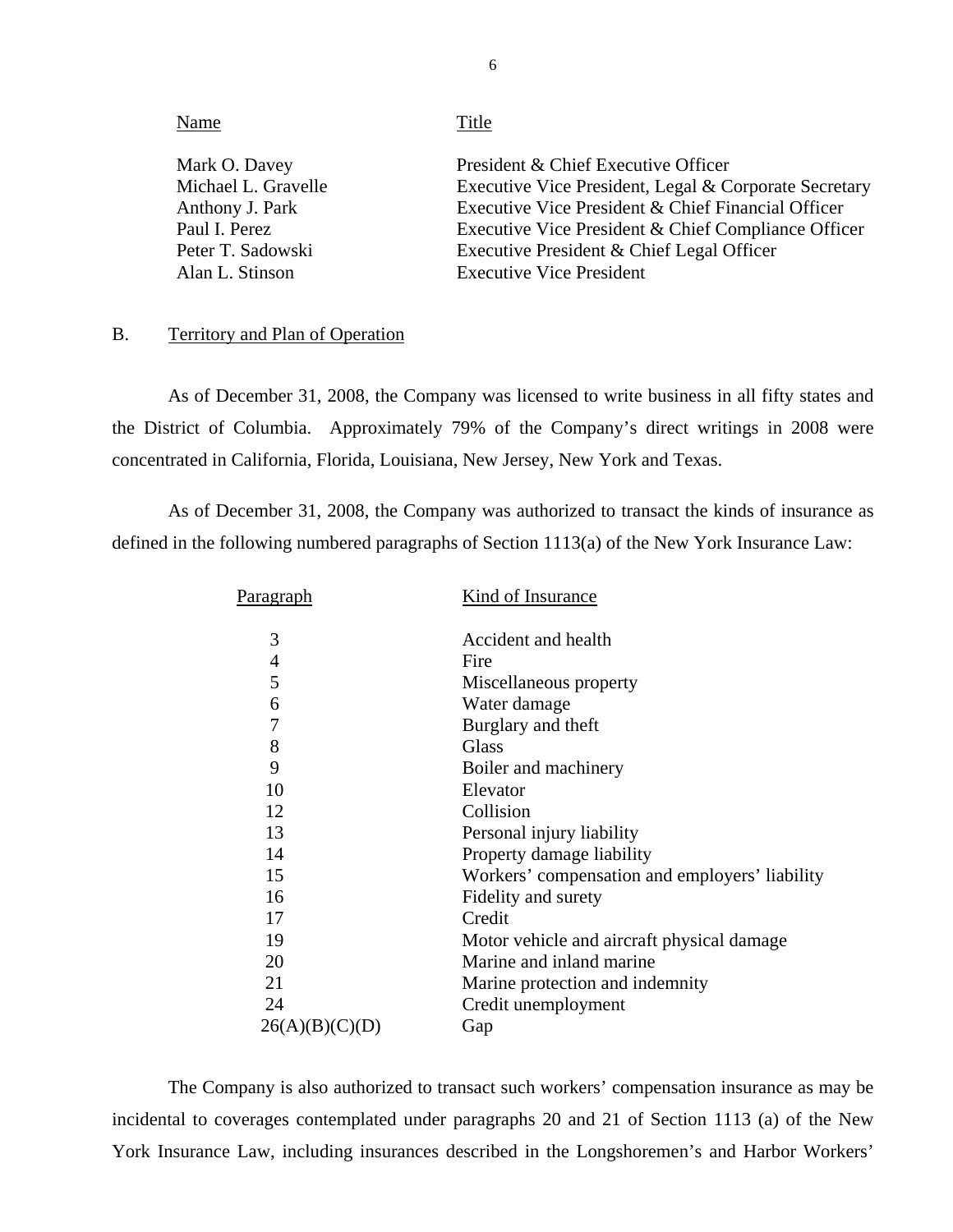Compensation Act (Public Law No. 803, 69<sup>th</sup> Congress as amended; 33 USC Section 901 et seq. as amended).

Based upon the lines of business for which the Company is licensed, and the Company's current capital structure, and pursuant to the requirements of Articles 13 and 41 of the New York Insurance Law, the Company is required to maintain a minimum surplus to policyholders in the amount of \$4,550,000.

The following schedule shows the direct premiums written by the Company both in total and in New York for the period under examination:

| Calendar Year | <b>New York State</b> | <b>Total Premiums Written</b> | Premiums Written in New York as a<br>Percentage of Total Premiums<br>Written |
|---------------|-----------------------|-------------------------------|------------------------------------------------------------------------------|
| 2004          | \$3,214,511           | \$246,891,104                 | 1.30%                                                                        |
| 2005          | \$3,399,445           | \$261,319,805                 | 1.30%                                                                        |
| 2006          | \$4,047,611           | \$318,486,556                 | 1.27%                                                                        |
| 2007          | \$4,468,702           | \$361,392,964                 | 1.24%                                                                        |
| 2008          | \$10,766,903          | \$453,563,769                 | 2.37%                                                                        |
|               |                       |                               |                                                                              |

The Company principally writes flood business through its participation in the National Flood Insurance Program ("NFIP") "Write-Your-Own" program. The Company does not retain insurance risk on the program, as it cedes 100% to the NFIP. The Company's flood program is administered by affiliated insurance agency, Fidelity National Insurance Services ("FNIS"), which retains a fee for such service and the processing of claims. The Company also writes surety, homeowners, automobile dwelling, umbrella and recreational product lines of business through FNIS, utilizing leads and technology resources from the parent company's escrow and title operations. The Company is actively operating on a direct basis in fifteen states using FNIS direct mail marketing approach. FNIS sales penetration rate through this platform is approximately 20%. In addition to the direct mail marketing program, the group utilizes independent agents. All of the Company's business, with the exception of surety is ceded 100% to its immediate parent, Fidelity National Insurance Company.

#### C. Reinsurance

During the period covered by this examination, the Company did not assume any business.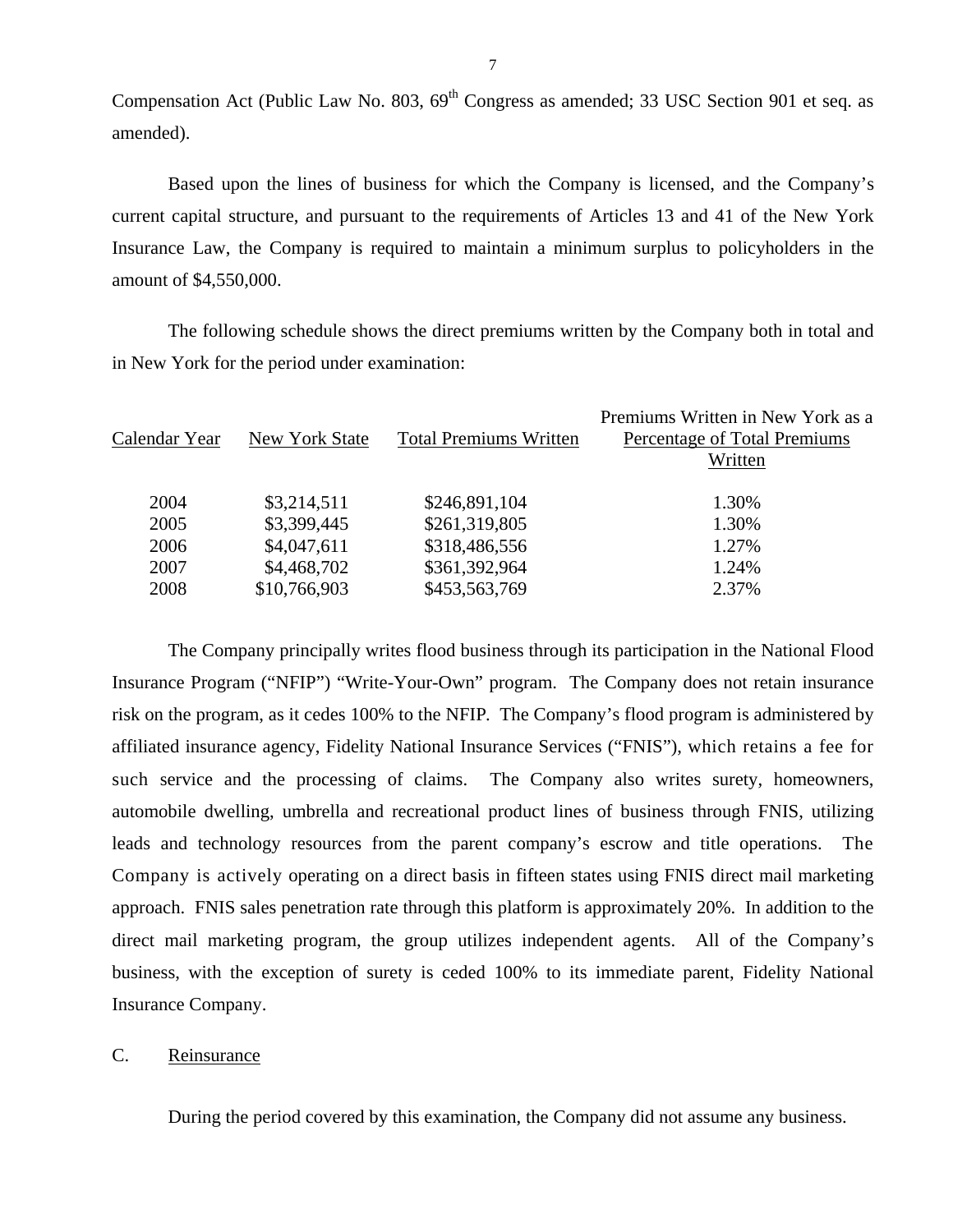The Company, as required by Florida statute, participates in the Florida Hurricane Catastrophe Fund administered by the State Board of Administration of the State of Florida ("SBA"), at the elected 90% participation level. As a participant, the SBA provides reimbursement to the Company for losses caused by any storm declared to be a hurricane by the National Hurricane Center.

The Company principally writes flood insurance business through its participation in the National Flood Insurance Program Write Your Own ("WYO") Program, which is administered by the Federal Insurance Administration ("FIA") of the Federal Emergency Management Agency ("FEMA"). Under the WYO Program, the Company offers flood insurance coverage to eligible applicants and is under the Standard Flood Insurance Policy designed by FIA. The Company does not retain insurance risk on the program, as it cedes 100% of the business to FEMA. The federal government is a guarantor of flood insurance coverage for WYO company policies and bears the insurance risk of loss. In exchange for the services provided under the WYO Program, the Company receives an expense allowance for policies written and claims processed.

Effective January 22, 2004, the Company entered into a 100% quota share reinsurance agreement with its affiliate, Fidelity National Insurance Company ("FNIC"). Under the terms of the agreement, FNIC agrees to assume 100% of all liability, including, but not limited to, losses and loss adjustment expenses, for all policies written by the Company with the exception of surety, flood and business underwritten by Bankers Insurance Company.

It was noted during the prior examination that the agreement had not been submitted to the Department for non-disapproval pursuant to Section 1505(d)(2) of the New York Insurance Law. The Company was made aware of this and submitted the agreement to the Department; however, the Department requested changes to the agreement before it could be non-disapproved. The Company withdrew the filing and as of the date of this report had not submitted an amended agreement incorporating the Department's suggested changes. It is noted that the agreement remains in effect.

It is recommended that the Company submit its 100% quota share reinsurance agreement to the Department for non-disapproval pursuant to the provisions of Section  $1505(d)(2)$  of the New York Insurance Law.

It is recommended that the Company adhere to the notification requirements set forth in Section 1505(d)(2) of the New York Insurance Law.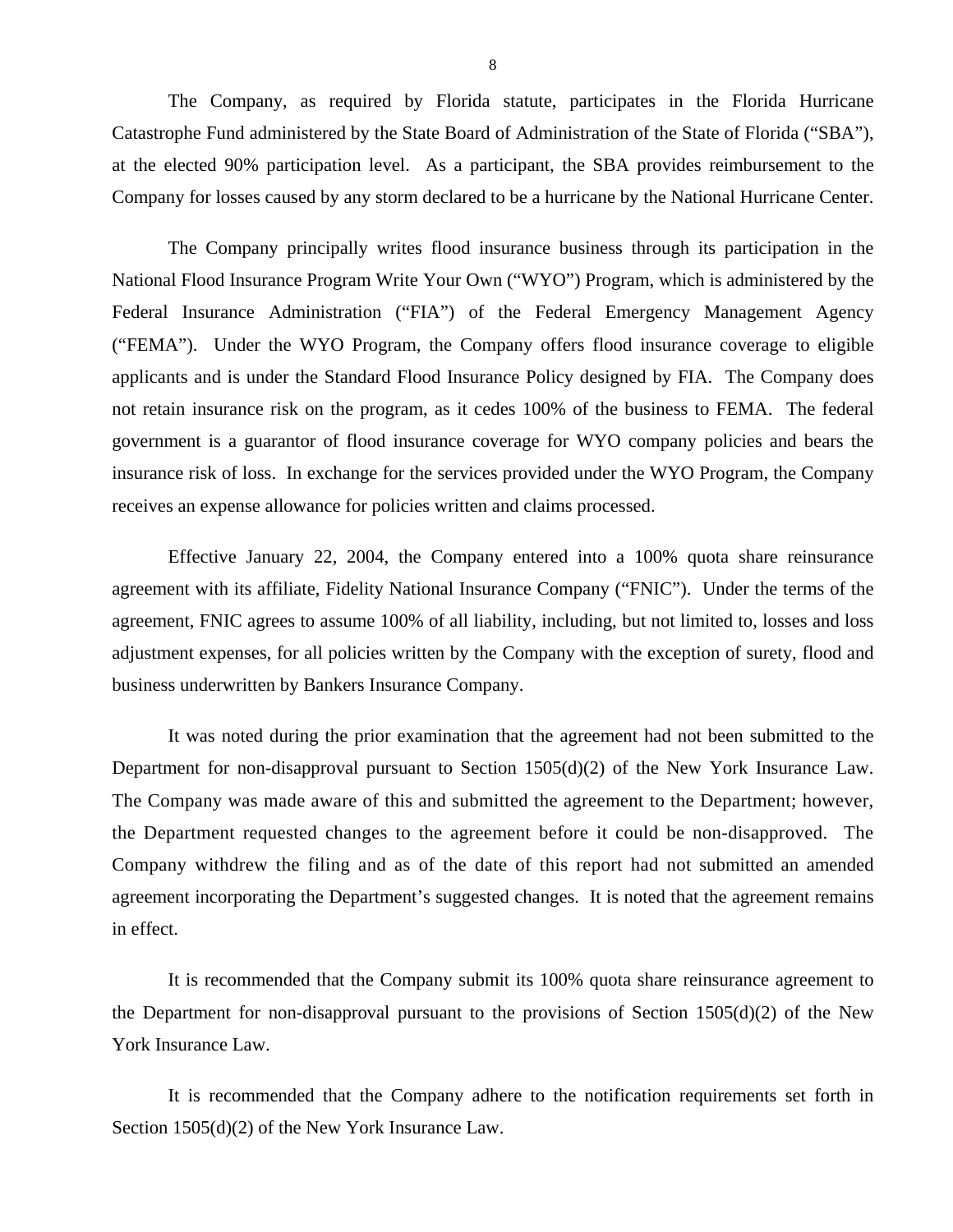Concurrent with the acquisition of the Company by Fidelity National Financial, Inc., the Company entered into a portfolio reinsurance and administration agreement ("Agreement") with Bankers Insurance Company, effective January 3, 2003. The Company reinsured all net policy liabilities and premiums payable to the Company on non-flood and non-NFIP flood insurance policies underwritten by the Company at the date of the closing of the transaction. The agreement transferred initial reserves in the amount of \$3,153,042, for which the Company paid an initial consideration of \$3,153,042, since the consideration paid was equal to the reserves transferred, there was no initial gain on this contract at inception. As of the examination date, inception to date losses under this Agreement totaled \$3,529,818, with \$376,775 carried as a special surplus fund, designated as "Surplus from retroactive reinsurance ceded." The Company reported a contra-liability in the amount of \$1,836 for outstanding losses related to this agreement as of the examination date. This reinsurance transaction was accounted for by the Company as a retroactive reinsurance agreement pursuant to the provisions of paragraphs 28 through 34 of NAIC Accounting Practices and Procedures Manual, Statements of Statutory Accounting Principles ("SSAP") 62. Accordingly, all claims incurred and outstanding are treated as direct reserve, with no offset for ceded amounts.

In addition, the agreement also reinsures on a 100% quota share basis, both new and renewal policies written by the Company for a specified period of time going forward. The policies comprised all the lines of insurance business written by the Company with the exception of the flood policies issued under the National Flood Insurance Program administered by FEMA. This agreement was filed with the Department on October 31, 2002, pursuant to Section 1505(d)(3) of the New York Insurance Law and was approved by the Department on December 19, 2002.

It is the Company's policy to obtain the appropriate collateral for its cessions to unauthorized reinsurers. Letters of credit and trust accounts obtained by the Company to take credit for cessions to unauthorized reinsurers were reviewed for compliance with Department Regulations 133 and 114, respectively. No material exceptions were noted.

All ceded reinsurance agreements in effect as of the examination date were reviewed and found to contain the required clauses, including an insolvency clause meeting the requirements of Section 1308 of the New York Insurance Law.

Examination review of the Schedule F data reported by the Company in its filed annual statement was found to accurately reflect its reinsurance transactions. Additionally, management has represented that all material ceded reinsurance agreements transfer both underwriting and timing risk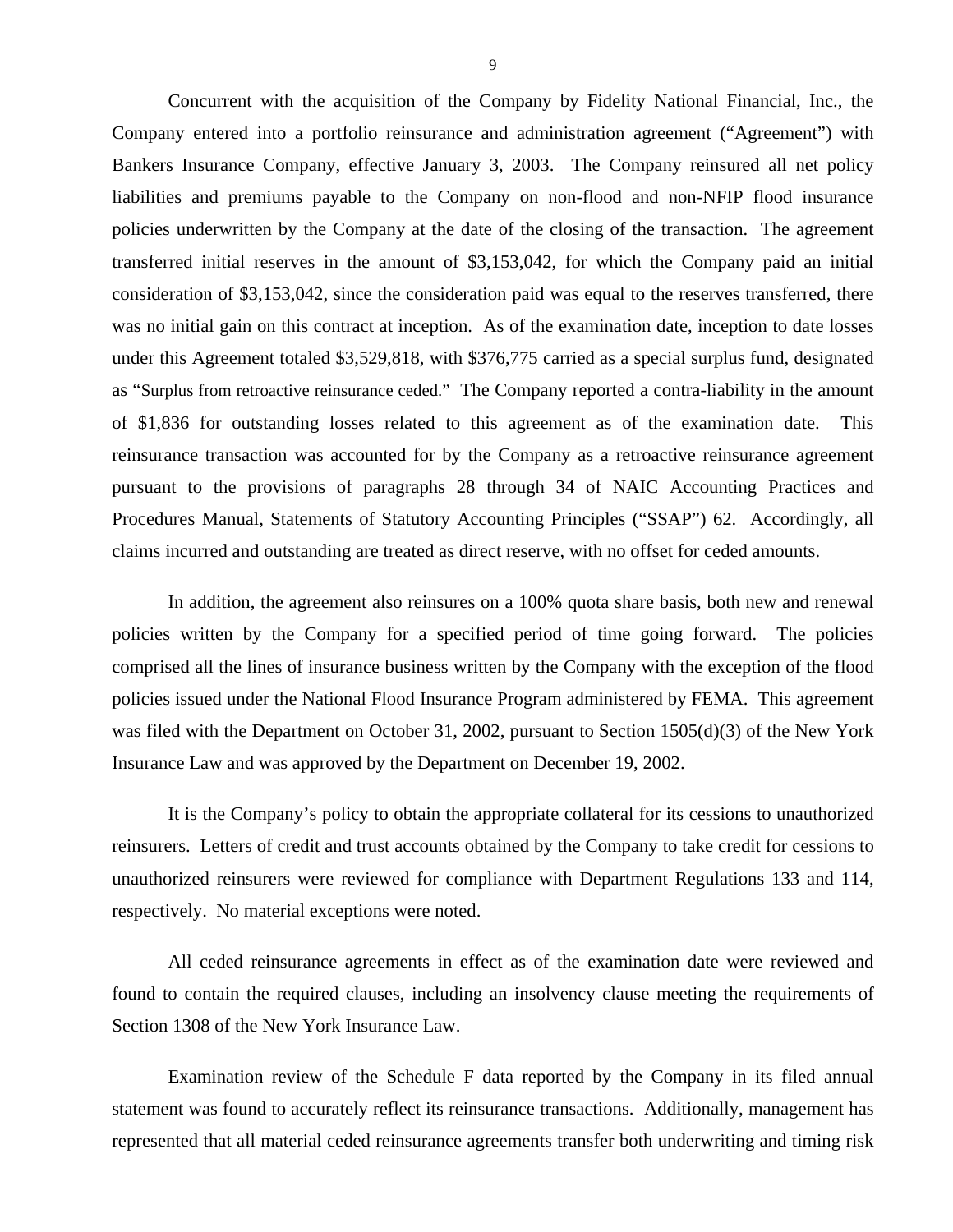<span id="page-11-0"></span>as set forth in SSAP No. 62. Representations were supported by appropriate risk transfer analyses and an attestation from the Company's chief executive officer pursuant to the NAIC Annual Statement Instructions. Additionally, examination review indicated that the Company was not a party to any finite reinsurance agreements. All ceded reinsurance agreements were accounted for utilizing reinsurance accounting as set forth in paragraphs 26 and 27 of SSAP No. 62.

#### D. Holding Company System

The Company is a member of the Fidelity National Group. The Company is a wholly owned subsidiary of Fidelity National Insurance Company, a California domiciled corporation, which is ultimately controlled by Fidelity National Financial, Inc.

A review of the holding company registration statements filed with this Department indicated that such filings were filed in a timely manner pursuant to Article 15 of the New York Insurance Law and Department Regulation 52.

Fidelity National Insurance Services, LLP, an affiliated agency procures 100% of the Company's insurance business with the exception of surety business pursuant to a general agency agreement thereby meeting the definition of a "controlling producer" as defined in Section 2.1(d) of Department Regulation 52-A.

Pursuant to Section 2.2(c)(2) of Department Regulation 52-A, on or before April 1 of each year, an annual report should be filed with the Department. It was noted that the Company failed to file the annual report for the period covered by this examination.

It is recommended that the Company file the required annual report pursuant to the provisions of Section 2.2(c)(2) of Department Regulation 52-A.

The following is an abridged chart of the holding company system at December 31, 2008: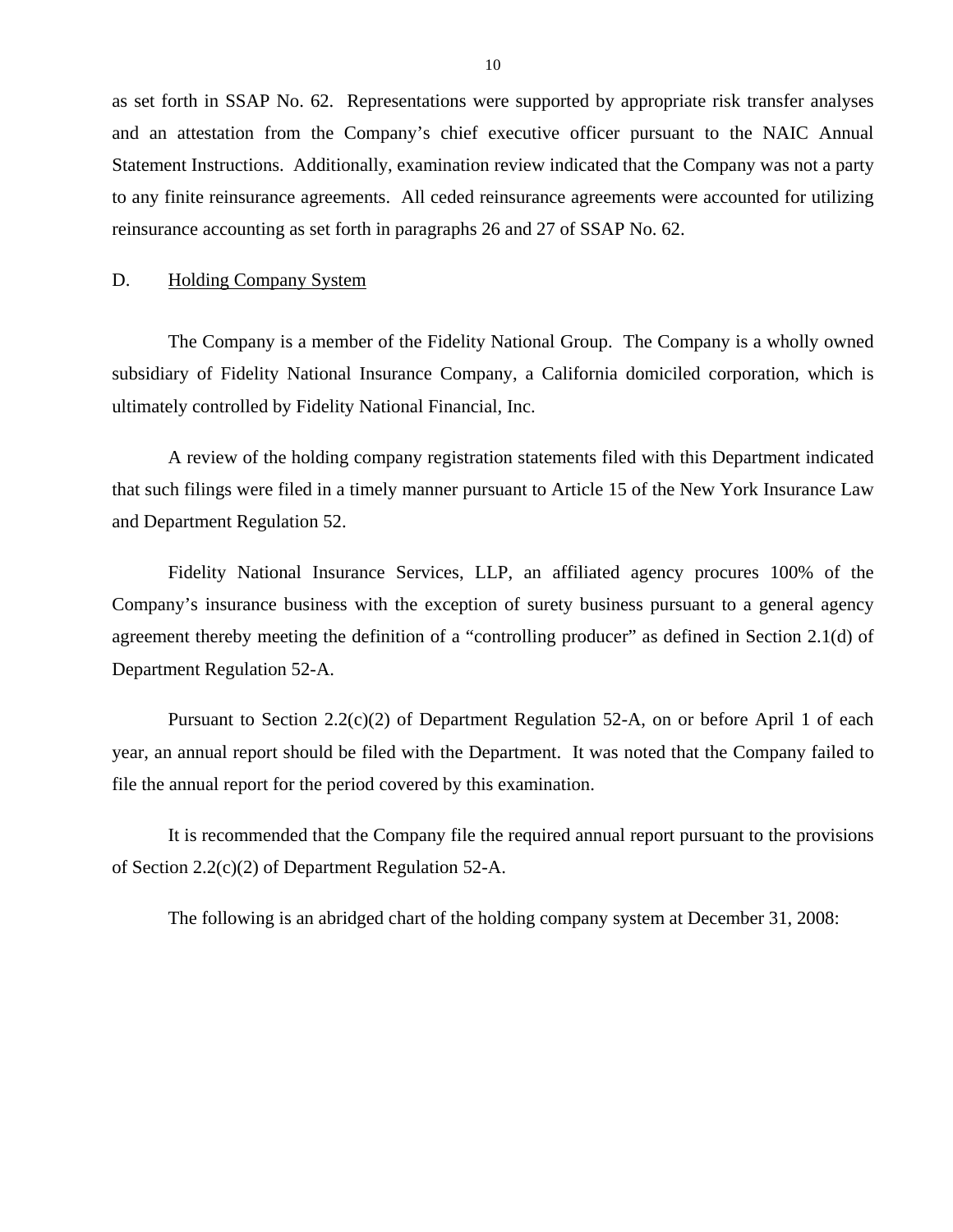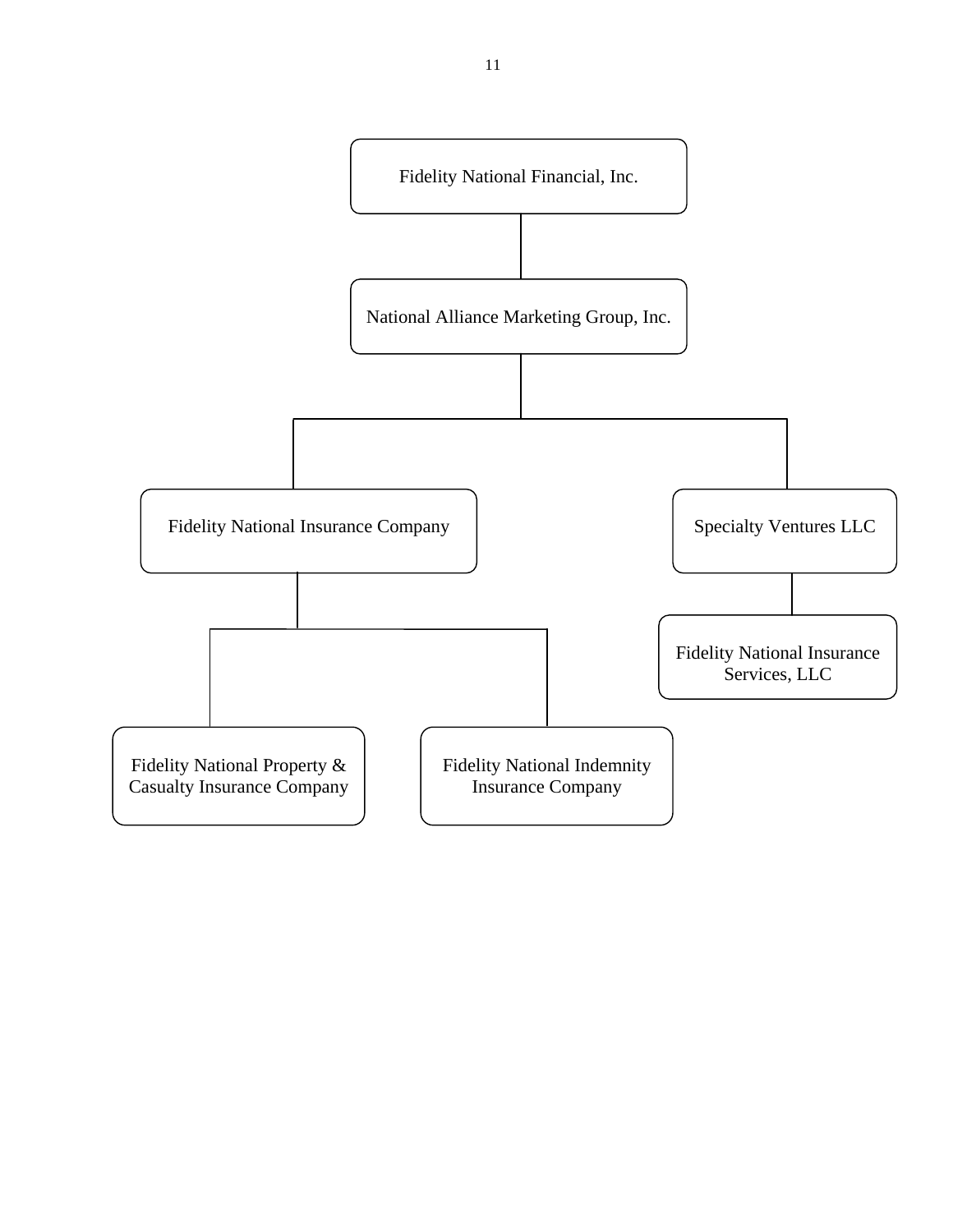At December 31, 2008, the Company was party to the following agreements with other members of its holding company system:

#### 1. Master Services Agreement

Effective March 12, 2003, the Company entered into a master services agreement with its ultimate parent, Fidelity National Financial, Inc. ("FNF") and certain subsidiary corporations or majority owned entities of FNF. Under the terms of this agreement, services such as underwriting, claim settlement, payroll, legal, communications, advertising, regulatory, financial, general administrative services, investment services, etc. shall be performed by designated affiliated companies.

It was noted during the prior examination that the Master Services Agreement had not been submitted to the Department for non-disapproval pursuant to Section  $1505(d)(3)$  of the New York Insurance Law. The Company was made aware of this and submitted the agreement to the Department; however, the Department requested changes to the agreement before it could be nondisapproved. The Company withdrew the filing and as of the date of this report had not submitted an amended agreement incorporating the Department's suggested changes. It is noted that the agreement remains in effect. Additionally, it was noted that the agreement was subsequently amended to add additional participants to the agreement and the Company did not submit these amendments to the Department pursuant to Section 1505(d)(3).

It is recommended that the Company submit the Master Services Agreement, including all amendments thereto, to the Department for non-disapproval pursuant to the provisions of Section 1505(d)(3) of the New York Insurance Law.

It is recommended that the Company adhere to the notification requirements set forth in Section 1505(d)(3) of the New York Insurance Law.

#### 2. Tax Sharing Agreement

Effective November 3, 2006, the Company entered into a tax allocation agreement with Fidelity National Financial, Inc., its ultimate parent, and several affiliated companies. The agreement was submitted to the Department for non-disapproval pursuant to the provisions of Section 1505(d)(3) of the New York Insurance Law and Department Circular Letter No. 33 (1979) on September 14, 2006; however, the Department requested changes to the agreement before it could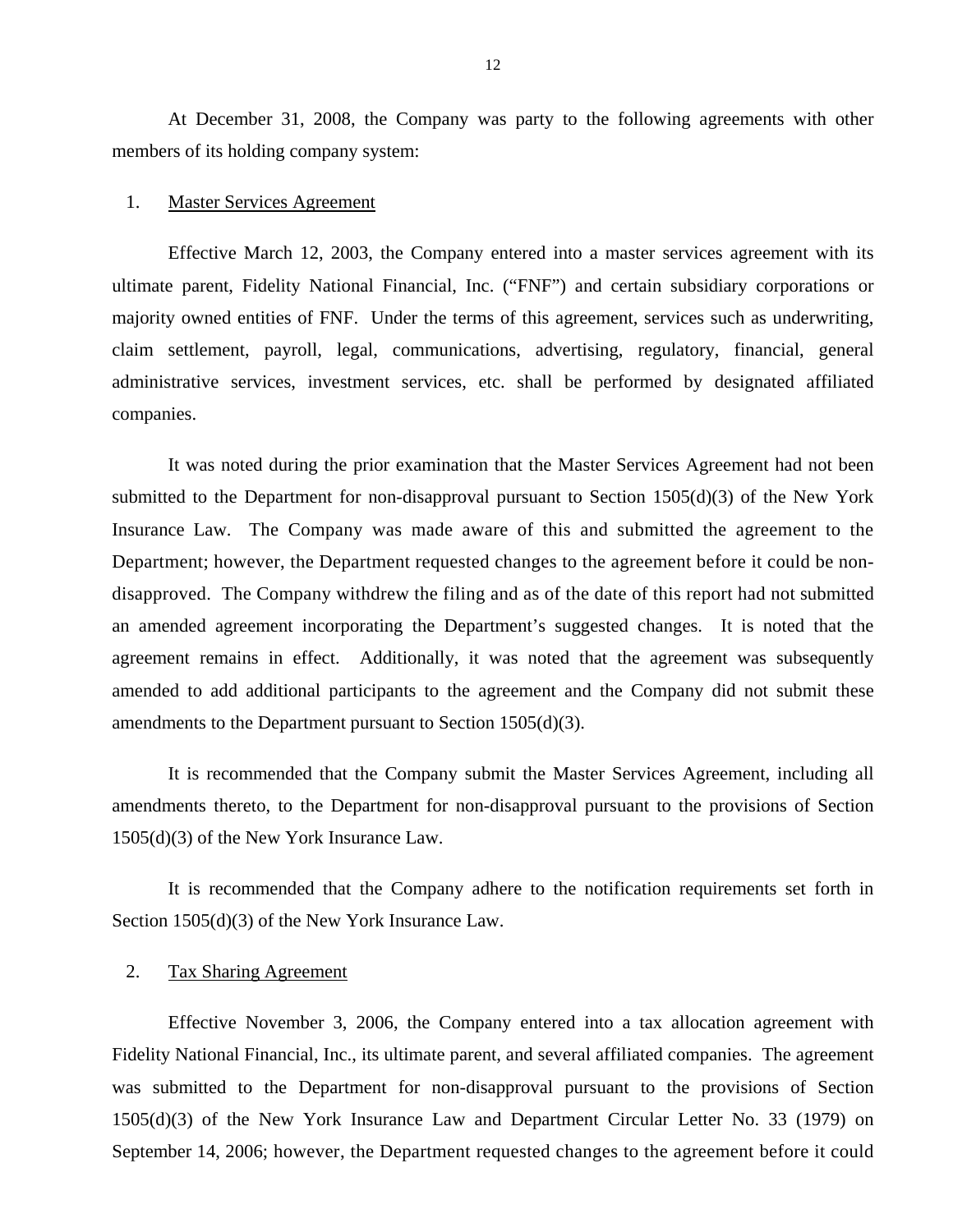be non-disapproved. The Company withdrew the filing and as of the date of this report had not submitted an amended agreement incorporating the Department's suggested changes. It is noted that the agreement remains in effect.

It is recommended that the Company submit the tax sharing agreement with the Department for non-disapproval pursuant to the provisions of Section 1505(d)(3) of the New York Insurance Law and Department Circular Letter No. 33 (1979).

It is recommended that the Company adhere to the notification requirements set forth in Department Circular Letter No. 33 (1979).

#### 3. Flood Insurance Full Service Vendor Agreement

Effective June 1, 2005, the Company entered into a flood insurance full service vendor agreement with its affiliated agency, Fidelity National Insurance Services ("FNIS"). Under the terms of the agreement, FNIS agrees to provide administrative and related services to the Company for the flood policies written by FNIS on behalf of the Company. The Company authorize FNIS to act for and on behalf of Company in matters required to properly supervise and conduct the handling of the aforesaid flood insurance business, including (but not by way of limitation) the authority to collect and remit premiums, process applications and other forms, issue policies, and process all flood related claims.

It was noted that the agreement was not filed with the Department prior to its implementation, which is contrary to provisions of Section 1505(d) of the New York Insurance Law. The agreement was filed with the Department on September 8, 2008.

### 4. General Agency Agreement

Effective September 1, 2008, the Company entered into a general agency agreement with its affiliated agency, Fidelity National Insurance Services. Under the terms of the agreement, the Company authorizes FNIS to solicit and bind the Company on applications for and to issue policies of insurance on such class or classes of business and in such territory or territories as indicated in this agreement.

It was noted that the agreement was not filed with the Department prior to its implementation, which is contrary to provisions of Section 1505(d) of the New York Insurance Law. The agreement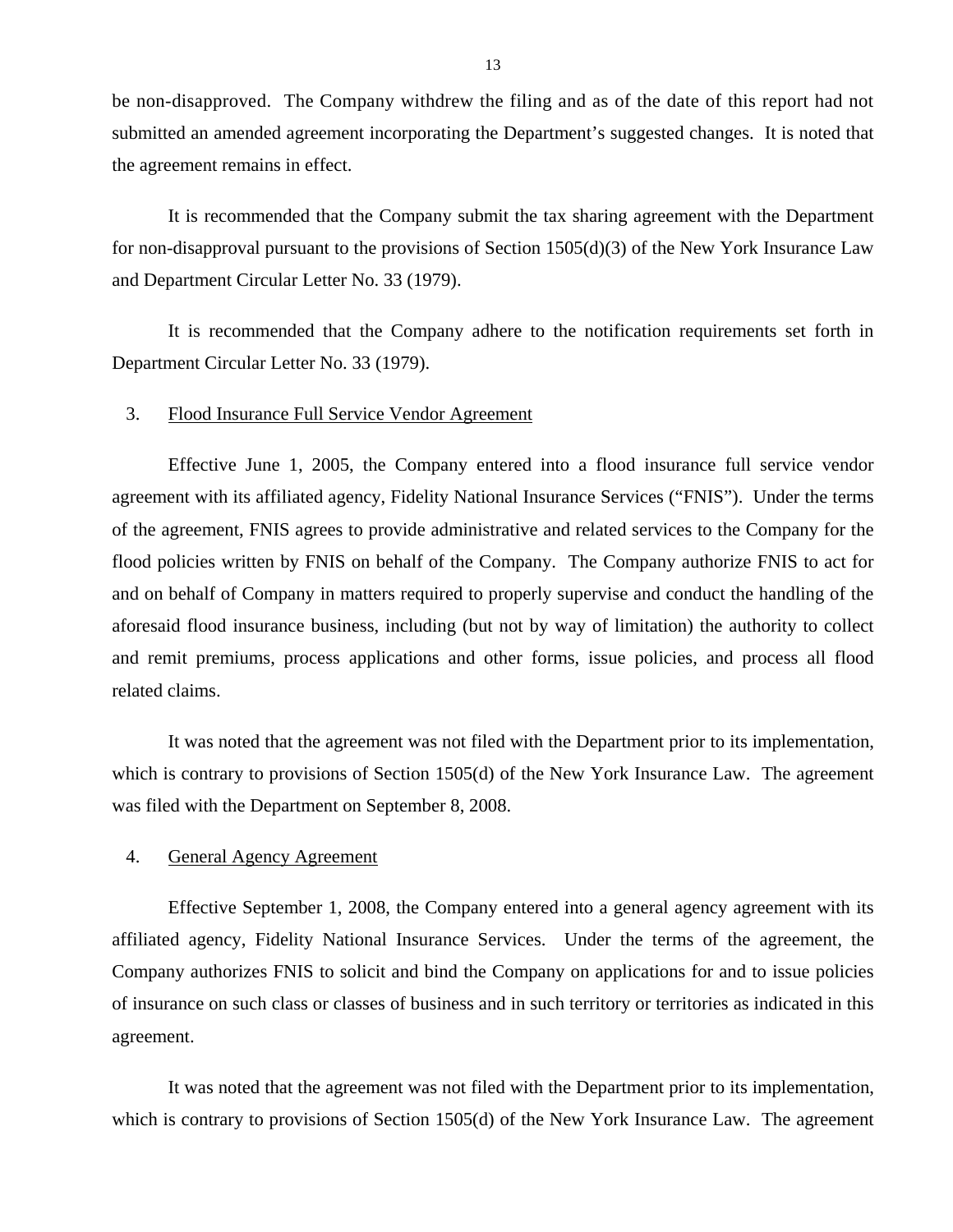was filed with the Department on September 8, 2008 and approved by the Department on November 5, 2008.

#### E. Significant Operating Ratios

The following ratios have been computed as of December 31, 2008 based upon the results of this examination:

| Net premiums written to surplus as regards policyholders                               | $7\%$ |
|----------------------------------------------------------------------------------------|-------|
| Liabilities to liquid assets (cash and invested assets less investments in affiliates) | 16%   |
| Premiums in course of collection to surplus as regards policyholders                   | 70%   |

The above ratios fall within the benchmark ranges set forth in the Insurance Regulatory Information System of the National Association of Insurance Commissioners.

The underwriting ratios presented below are on an earned/incurred basis and encompass the five-year period covered by this examination:

|                                                                                                               | Amounts                                    | Ratios                       |
|---------------------------------------------------------------------------------------------------------------|--------------------------------------------|------------------------------|
| Losses and loss adjustment expenses incurred<br>Other underwriting expenses incurred<br>Net underwriting gain | \$13,367,148<br>(87,096,720)<br>93,276,209 | 68.39%<br>(445.58)<br>477.20 |
| Premiums earned                                                                                               | \$19,546,637                               | 100.00%                      |

#### F. Accounts and Records

During the period under examination, the examiners noted the following deficiencies in the Company's system of account and records:

#### 1. Transfer of Flood Policies

On July 1, 2008, the Company's immediate parent, Fidelity National Insurance Company, stopped participating as a Write Your Own Company Coordinator under the National Flood Insurance Program with the Federal Emergency Management Agency and transferred all of its flood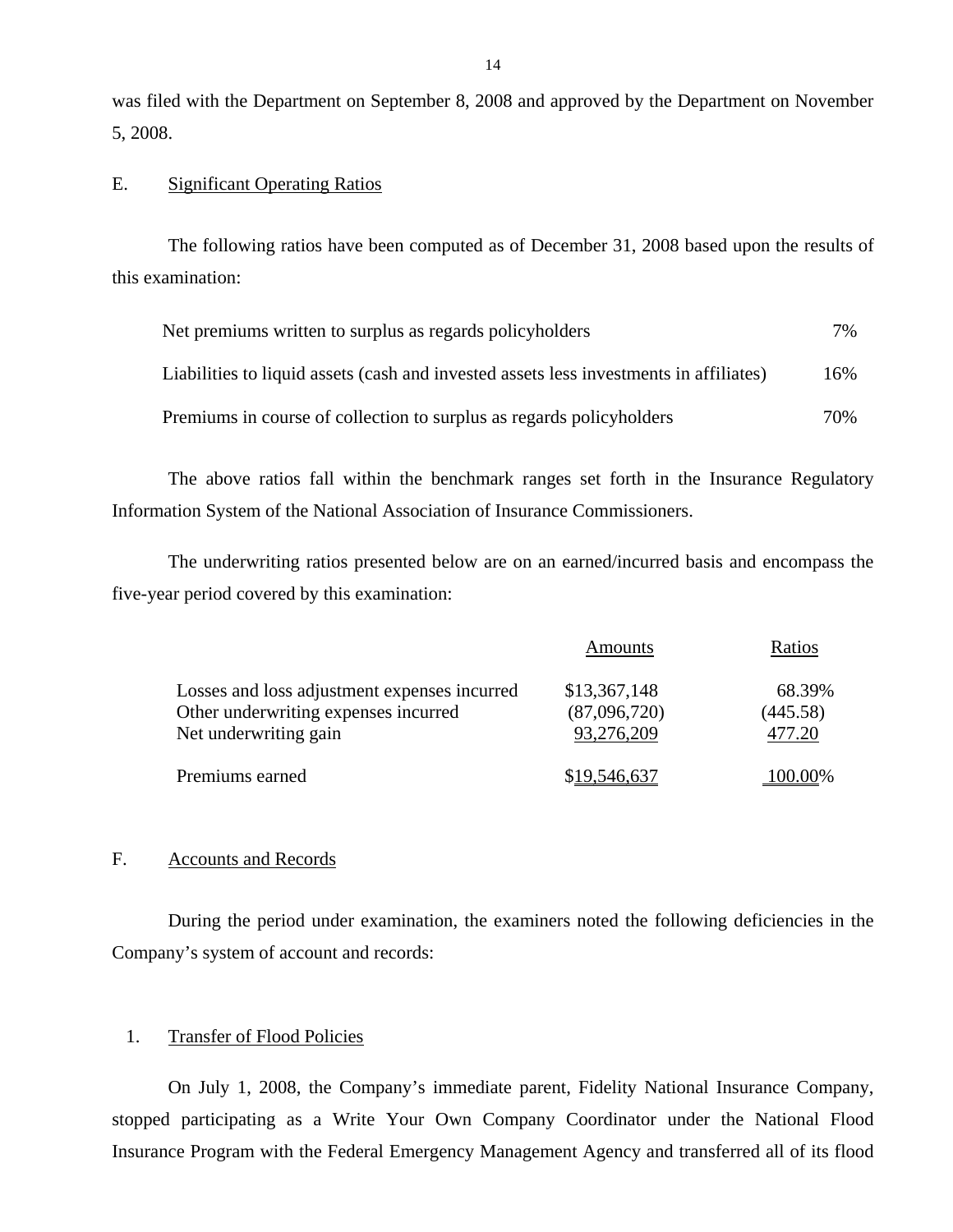policies along with the corresponding unearned premium to the Company. The Company received verbal approval from FEMA to perform the transfer prior to July 1, 2008. The Company stated that the transfer resulted from the lack of a benefit from utilizing two NFIP carriers and the Company was chosen to continue writing under the NFIP since they was the larger flood carrier.

It was noted that the Company and FNIC executed the transfer without formalizing a written agreement or approval from the board of directors of both companies. In addition, the Company failed to notify the Department of its intention to enter into this transaction as required by Section 1505(d) of the New York Insurance Law. The Company also failed to report the transfer in its annual holding company registration statement (Form HC-1) filing as required by Section 80-1.4 (a) of Department Regulation 52.

It is recommended that the Company formalize a written agreement outlining the terms and conditions of the transfer and file such with the Department pursuant to the provisions of Section 1505(d) of the New York Insurance Law.

It is recommended that the Company adhere to the notification requirements set forth in Section 1505(d) of the New York Insurance Law.

It is recommended that the Company exercise due care in disclosing all business transactions in its Form HC-1 filings pursuant to the provisions of Section 80-1.4 (a) of Department Regulation 52.

Subsequent to the examination date, the Company's immediate parent, FNIC and its subsidiary, Fidelity National Indemnity Insurance Company ("FNIIC") applied and were accepted to participate under the NFIP with FEMA for the contract years 2009 and 2010. In October 2009, FNIC began writing flood policies again as a WYO Company Coordinator.

In addition, it was noted that the Company's flood policies were being transferred to affiliate, FNIIC at renewal. Under this arrangement, the Company's policies in Texas and Florida are being renewed under FNIIC. The Company indicated that this will continue until every Texas and Florida policy is moved (at renewal) to FNIIC.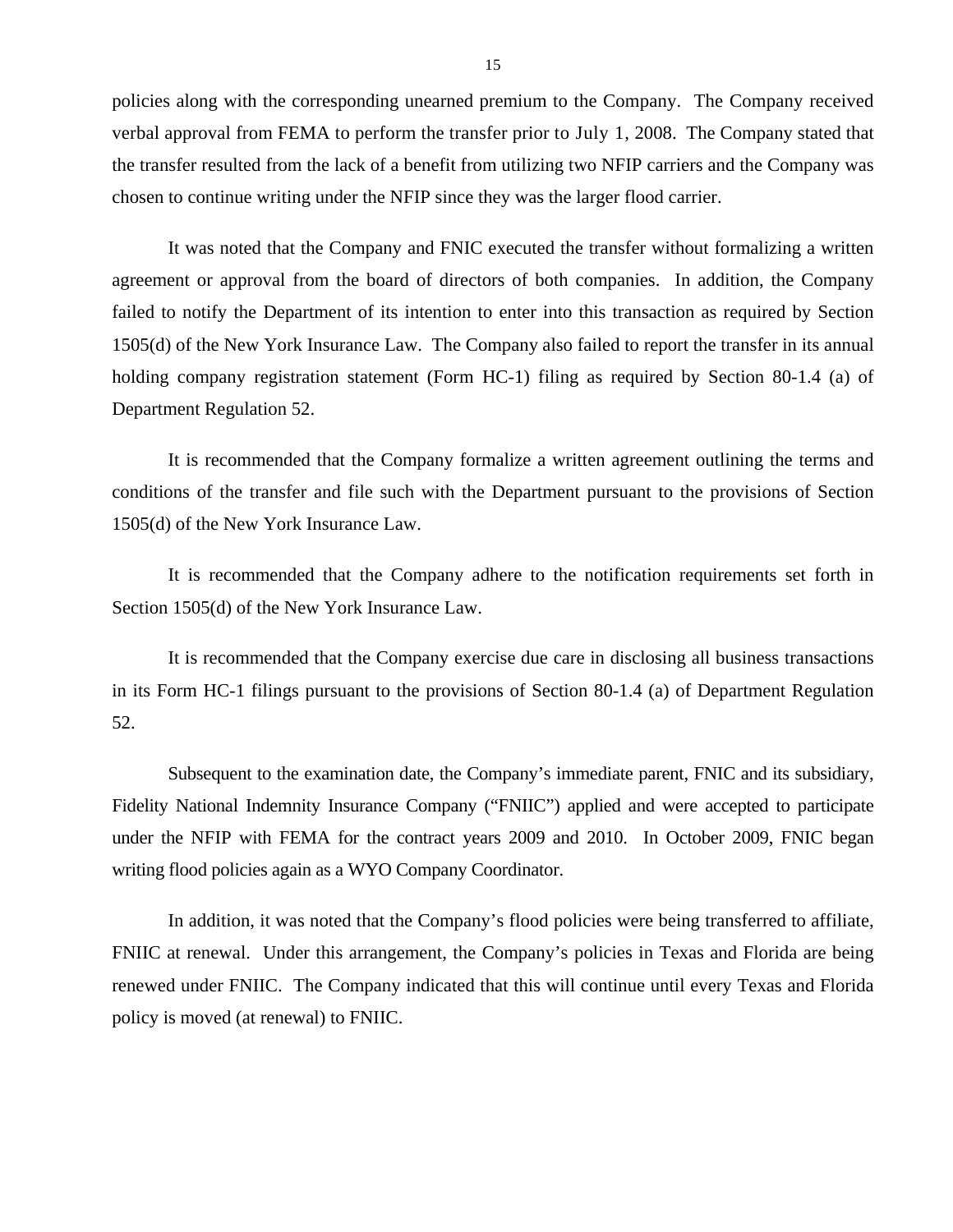# **3. FINANCIAL STATEMENTS**

# <span id="page-17-0"></span>A. Balance Sheet

The following shows the assets, liabilities and surplus as regards policyholders as of December 31, 2008 as determined by this examination and as reported by the Company.

|                                                     |               | Non-Admitted | Net Admitted  |
|-----------------------------------------------------|---------------|--------------|---------------|
| Assets                                              | Assets        | Assets       | Assets        |
| <b>Bonds</b>                                        | \$69,665,132  |              | \$69,665,132  |
| Common stocks                                       | 13,085,422    |              | 13,085,422    |
| Cash and short-term investments                     | 177,317,408   |              | 177,317,408   |
| Receivable for securities                           | 90,994        |              | 90,994        |
| Investment income due and accrued                   | 925,470       |              | 925,470       |
| Uncollected premiums and agents' balances in course |               |              |               |
| of collection                                       | 1,703,938     |              | 1,703,938     |
| Amounts recoverable from reinsurers                 | 2,100,713     |              | 2,100,713     |
| Net deferred tax asset                              | 1,597,008     | \$1,253,370  | 343,638       |
| Receivable from parent, subsidiaries and affiliates | 108,286       |              | 108,286       |
| Total assets                                        | \$266,594,371 | \$1,253,370  | \$265,341,001 |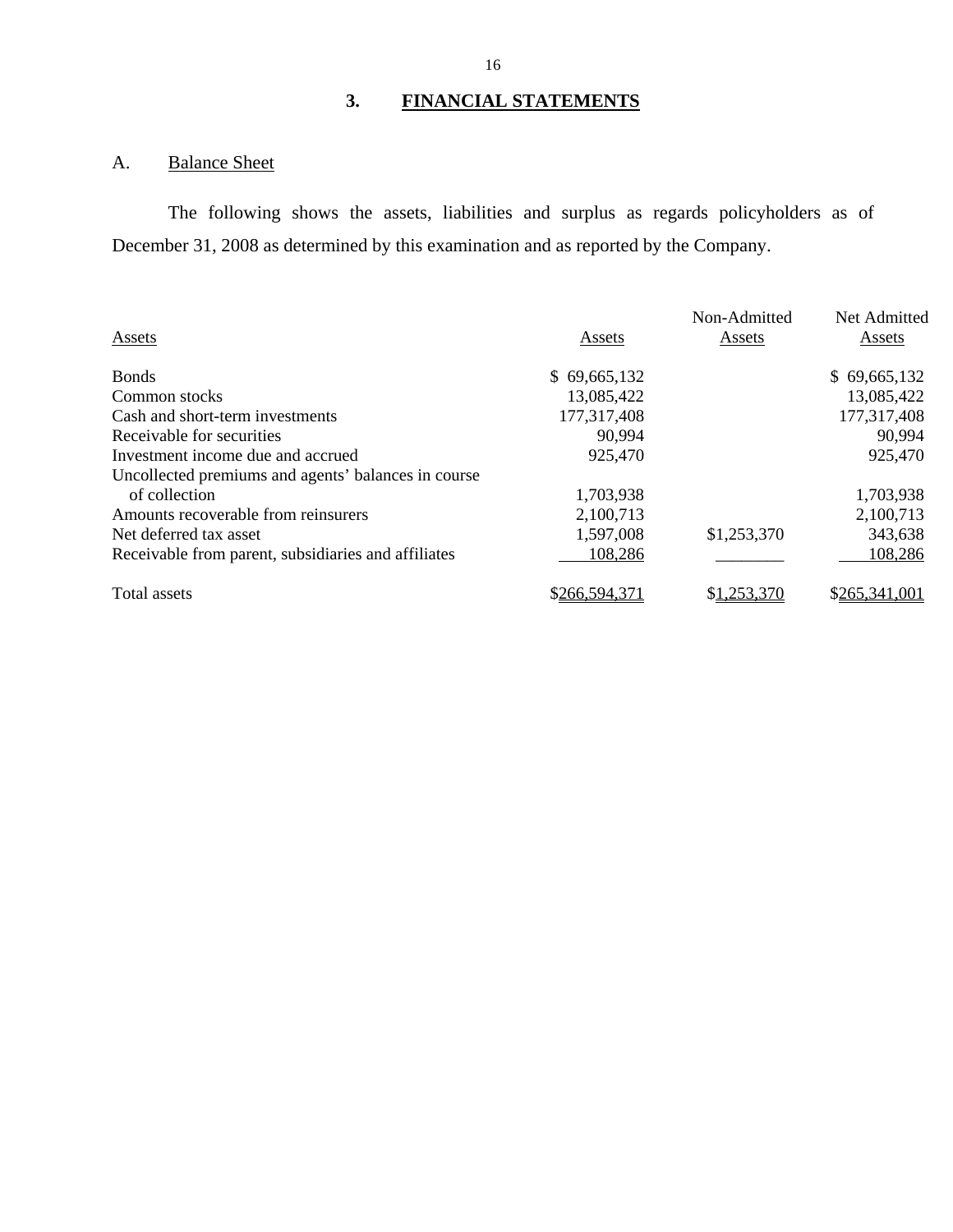| <b>Liabilities, Surplus and Other Funds</b>         |               | Amount          |
|-----------------------------------------------------|---------------|-----------------|
| Losses                                              |               | \$<br>3,265,281 |
| Loss adjustment expenses                            |               | 1,836           |
| Commissions payable, contingent commissions and     |               |                 |
| other similar charges                               |               | 6,105,499       |
| Other expenses (excluding taxes, licenses and fees) |               | 249,177         |
| Taxes, licenses and fees                            |               | 4,410,474       |
| Current federal and foreign income taxes            |               | 3,874,921       |
| Ceded reinsurance premiums payable                  |               | 163,352,663     |
| Retroactive reinsurance reserves ceded              |               | (1,836)         |
| Payable – pledged securities collateral             |               | 1,755,415       |
| <b>Total liabilities</b>                            |               | \$183,013,430   |
| <b>Surplus and Other Funds</b>                      |               |                 |
| Surplus from retroactive reinsurance ceded          | \$<br>376,775 |                 |
| Common capital stock                                | 3,465,564     |                 |
| Gross paid-in and contributed surplus               | 2,384,436     |                 |
| Unassigned funds (surplus)                          | 76,100,796    |                 |
| Surplus as regards policyholders                    |               | 82,327,571      |
| Total liabilities, surplus and other funds          |               | \$265,341,001   |

NOTE: The Internal Revenue Service has completed its audits of the Company's consolidated Federal Income Tax returns through tax year 2008. All material adjustments, if any, made subsequent to the date of examination and arising from said audits, are reflected in the financial statements included in this report. The Internal Revenue Service has not yet begun to audit federal income tax returns covering tax year 2009. The examiner is unaware of any potential exposure of the Company to any tax assessment and no liability has been established herein relative to such contingency.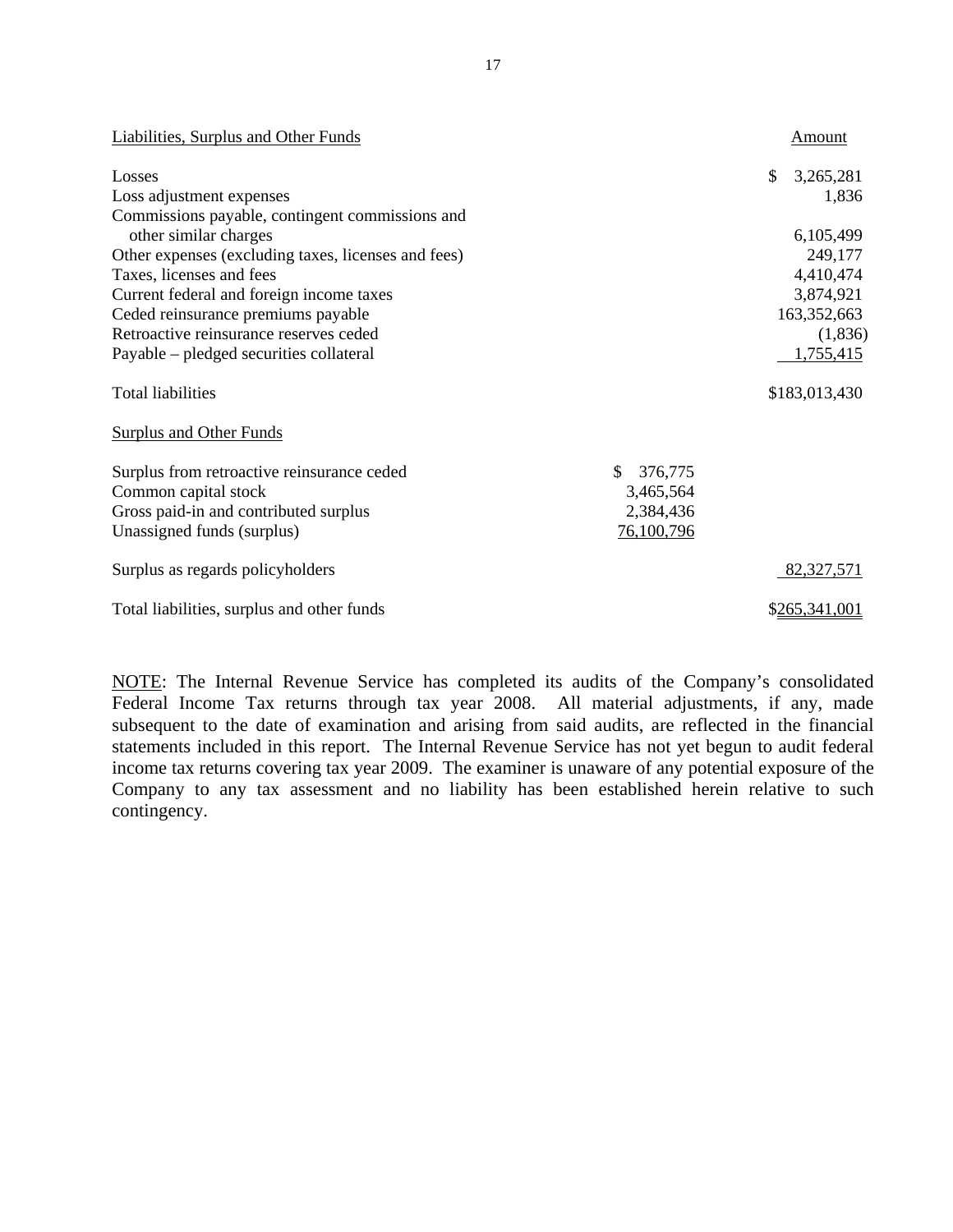# B. Underwriting and Investment Exhibit

Surplus as regards policyholders increased \$68,898,619 during the five-year examination period January 1, 2004, through December 31, 2008, detailed as follows:

# Statement of Income

| <b>Underwriting Income</b>                                                                                                                                                      |                                         |                                |
|---------------------------------------------------------------------------------------------------------------------------------------------------------------------------------|-----------------------------------------|--------------------------------|
| Premiums earned                                                                                                                                                                 |                                         | \$19,546,637                   |
| Deductions:<br>Losses incurred<br>Loss adjustment expenses incurred<br>Other underwriting expenses incurred<br>Total underwriting deductions<br>Net underwriting gain or (loss) | \$13,046,216<br>320,932<br>(87,096,720) | (73, 729, 572)<br>\$93,276,209 |
| <b>Investment Income</b>                                                                                                                                                        |                                         |                                |
| Net investment income earned<br>Net realized capital gains or (losses)                                                                                                          | \$11,167,831<br>(645,048)               |                                |
| Net investment gain or (loss)                                                                                                                                                   |                                         | 10,522,783                     |
| Other Income                                                                                                                                                                    |                                         |                                |
| Miscellaneous income                                                                                                                                                            | \$266,407                               |                                |
| Total other income                                                                                                                                                              |                                         | 266,407                        |
| Net income before dividends, after capital gains tax<br>and before all federal and foreign income taxes                                                                         |                                         | \$104,065,399                  |
| Dividends to policyholders                                                                                                                                                      |                                         | $\boldsymbol{0}$               |
| Net income after dividends, after capital gains tax<br>and before all federal and foreign income taxes                                                                          |                                         | \$104,065,399                  |
| Federal and foreign income taxes incurred                                                                                                                                       |                                         | <u>35,457,160</u>              |
| Net income                                                                                                                                                                      |                                         | \$68,608,239                   |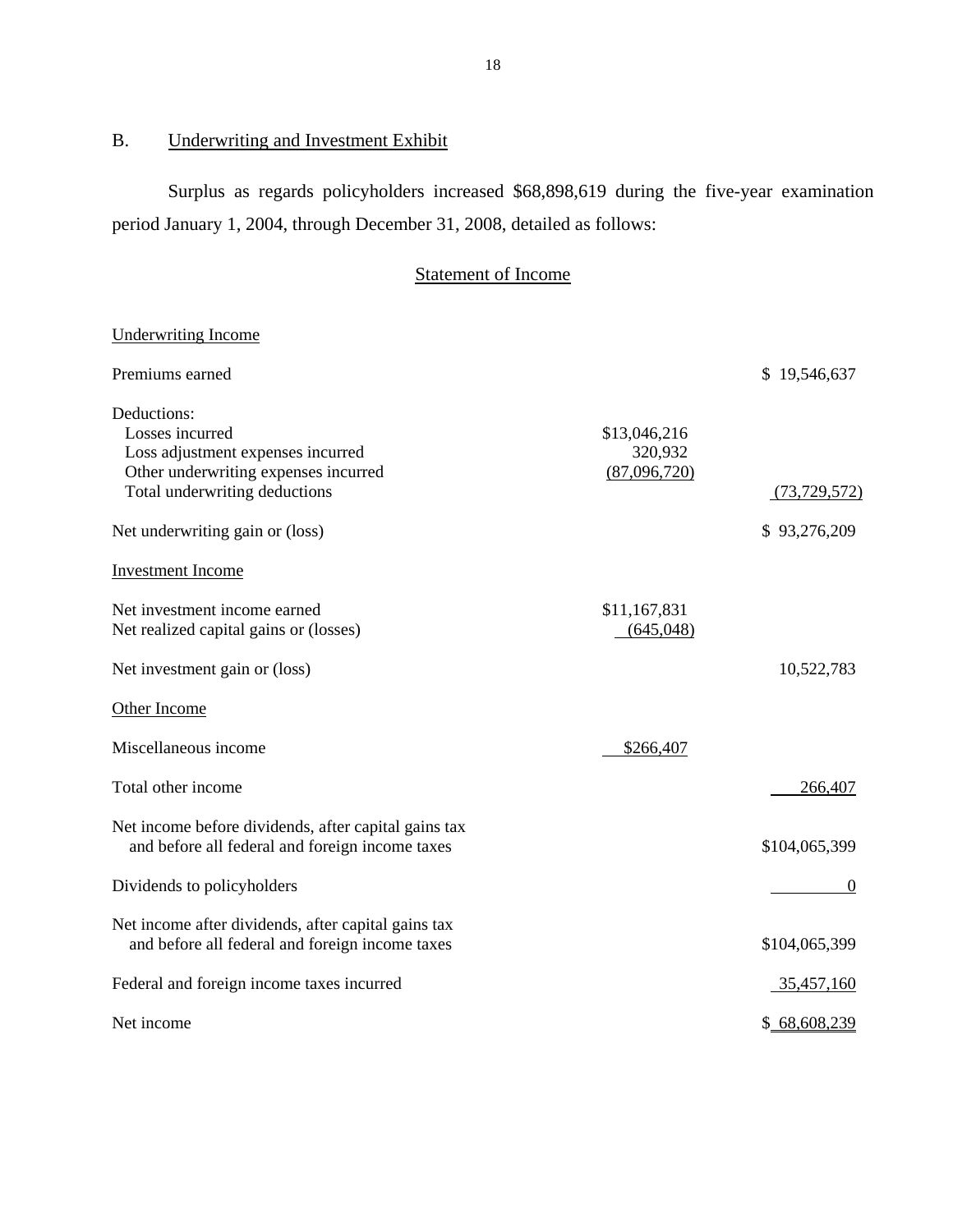#### Capital and Surplus Account

| Surplus as regards policyholders per report<br>on examination as of December 31, 2003  |                           |                   | \$13,428,952 |
|----------------------------------------------------------------------------------------|---------------------------|-------------------|--------------|
|                                                                                        | Gains in Surplus          | Losses in Surplus |              |
| Net income or (loss)<br>Change in deferred income tax<br>Change in non-admitted assets | \$68,608,239<br>1,543,750 | \$1,253,370       |              |
| Total gains and losses                                                                 | \$70,151,989              | \$1,253,370       | \$68,898,619 |
| Surplus as regards policyholders per report<br>on examination as of December 31, 2008  |                           |                   | \$82.327.571 |

### **4. LOSSES AND LOSS ADJUSTMENT EXPENSES**

The examination liability of \$3,267,117 is the same as the amount reported by the Company as of the examination date. The examination analysis was conducted in accordance with generally accepted actuarial principles and practices and was based on statistical information contained in the Company's internal records and in its filed annual statement.

## **5. COMPLIANCE WITH PRIOR REPORT ON EXAMINATION**

The prior report on examination contained ten recommendations as follows (item letters and page numbers refer to that of the prior report):

#### ITEM PAGE NO.

#### A. Management

 i. It is recommended that the board of directors approve all investment transactions 5 pursuant to the provisions of Section 1411(a) of the New York Insurance Law.

The Company has complied with this recommendation.

ii. It is recommended that all directors sign an annual conflict of interest statement. 5

The Company has complied with this recommendation.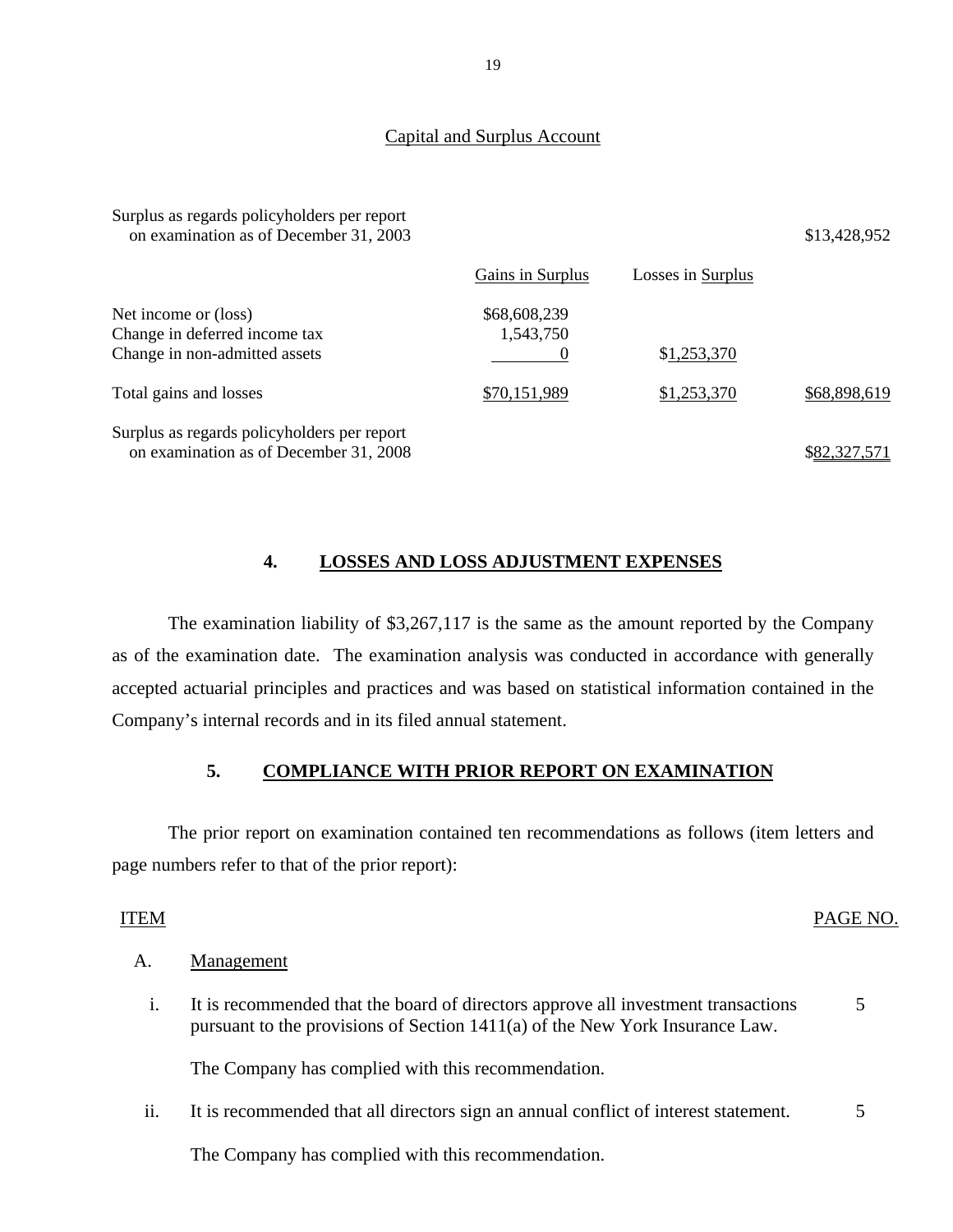#### PAGE NO.

#### B. Reinsurance

ITEM

 i. It is recommended that the Company comply with the notification requirements set forth in Section 1505(d)(2) of the New York Insurance Law. 8

The Company has not complied with this recommendation. A similar recommendation is made in this report.

ii. It is recommended that the Company obtain a trust agreement that includes the required termination clause. 9

The business covered by the trust agreement in question is in runoff and the amount in the trust is no longer material. Therefore, it is no longer deemed necessary for the Company to amend the trust agreement.

#### C. Holding Company System

 i. It is recommended that the Company comply with the notification requirements set forth in the Department Circular Letter No. 33 (1979). 10

The Company has not complied with this recommendation. A similar recommendation is made in this report.

ii. It is recommended that the Company comply with the notification requirements set forth in Section 1505(d)(3) of the New York Insurance Law. 11

The Company has not complied with this recommendation. A similar recommendation is made in this report.

#### D. Abandoned Property Law

It is recommended that the Company file its abandoned property reports on a timely basis pursuant to the provisions of Section 1316 of the New York Abandoned Property Law. 11

The Company has complied with this recommendation.

#### E. Account and Records

 i. It is recommended that the Company require biennial audits of WYO Flood Program business as set forth in the agreement. 13

The Company has complied with this recommendation.

ii. It is recommended that the Company comply with the provisions set forth in Part 89.2 of Department Regulation 118. 13

The Company has complied with this recommendation.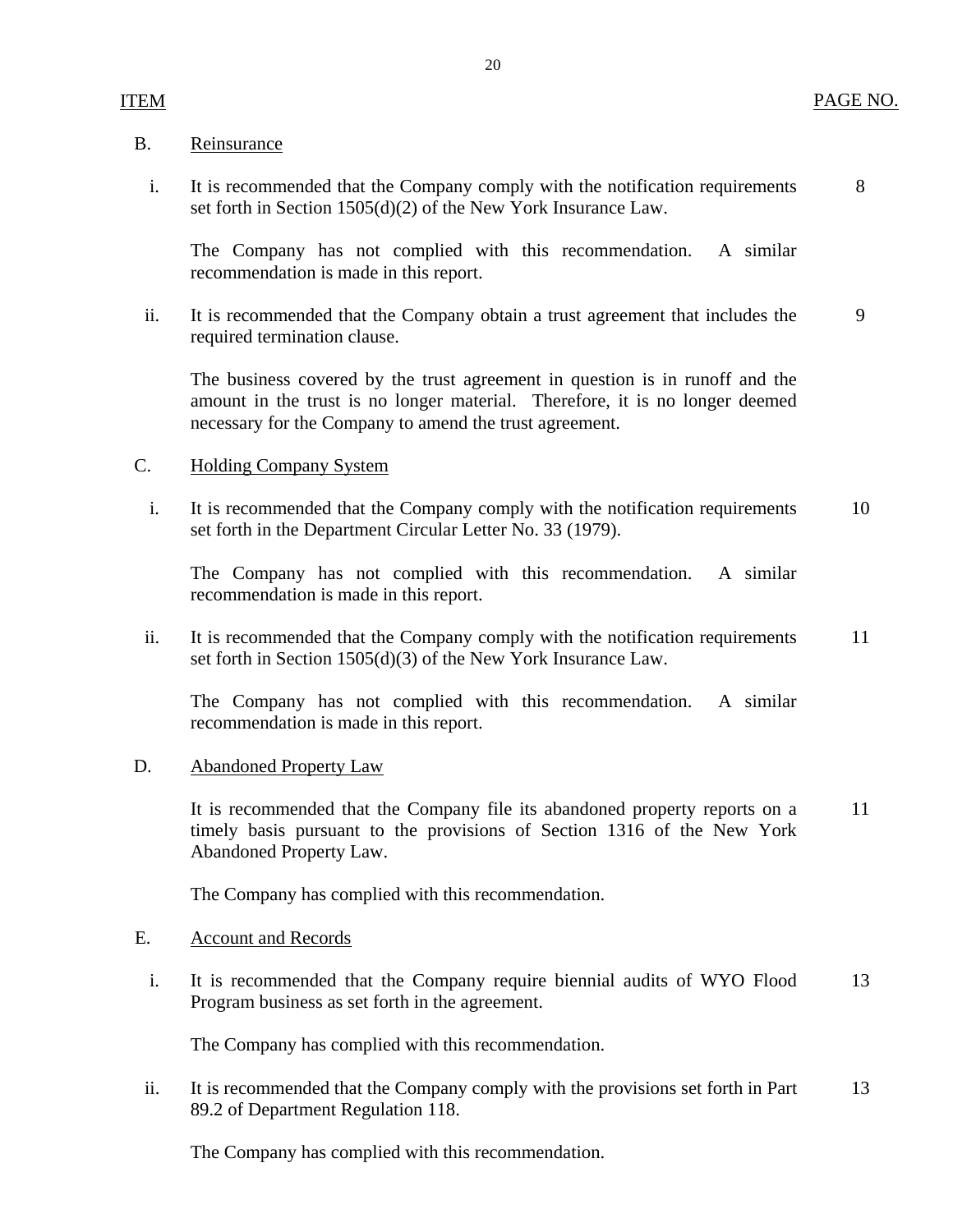<span id="page-22-0"></span>iii. It is recommended that the Company procure a custodial agreement in 14 compliance with NAIC guidelines.

The Company has complied with this recommendation.

## **6. SUMMARY OF COMMENTS AND RECOMMENDATION**

#### ITEM PAGE NO.

- A. Management
	- i. It is recommended that the Company hold at least one regular meeting of its 5 board of directors pursuant to Section 3.3 of its by-laws.
	- ii. It is recommended that if the Company wishes to continue to act under the 5 provisions of Section 708(b) of the Business Corporation Law that it amend its by-laws to contain specific language of limitation, which must be based upon a showing of definite necessity.
- B. Reinsurance
	- i. It is recommended that the Company submit its 100% quota share reinsurance 8 agreement to the Department for non-disapproval pursuant to the provisions of Section 1505(d)(2) of the New York Insurance Law.
	- ii. It is recommended that the Company adhere to the notification requirements set 8 forth in Section 1505(d)(2) of the New York Insurance Law.
- C. Holding Company System
	- i. It is recommended that the Company file the required annual report pursuant to 10 the provisions of Section 2.2(c)(2) of Department Regulation 52-A.
	- ii. It is recommended that the Company submit the Master Services Agreement, 12 including all amendments thereto, to the Department for non-disapproval pursuant to the provisions of Section 1505(d)(3) of the New York Insurance Law.
- iii. It is recommended that the Company adhere to the notification requirements set 12 forth in Section 1505(d)(3) of the New York Insurance Law.
- iv. It is recommended that the Company submit the tax sharing agreement with the Department for non-disapproval pursuant to the provisions of Section 1505(d)(3) of the New York Insurance Law and Department Circular Letter No. 33 (1979). 13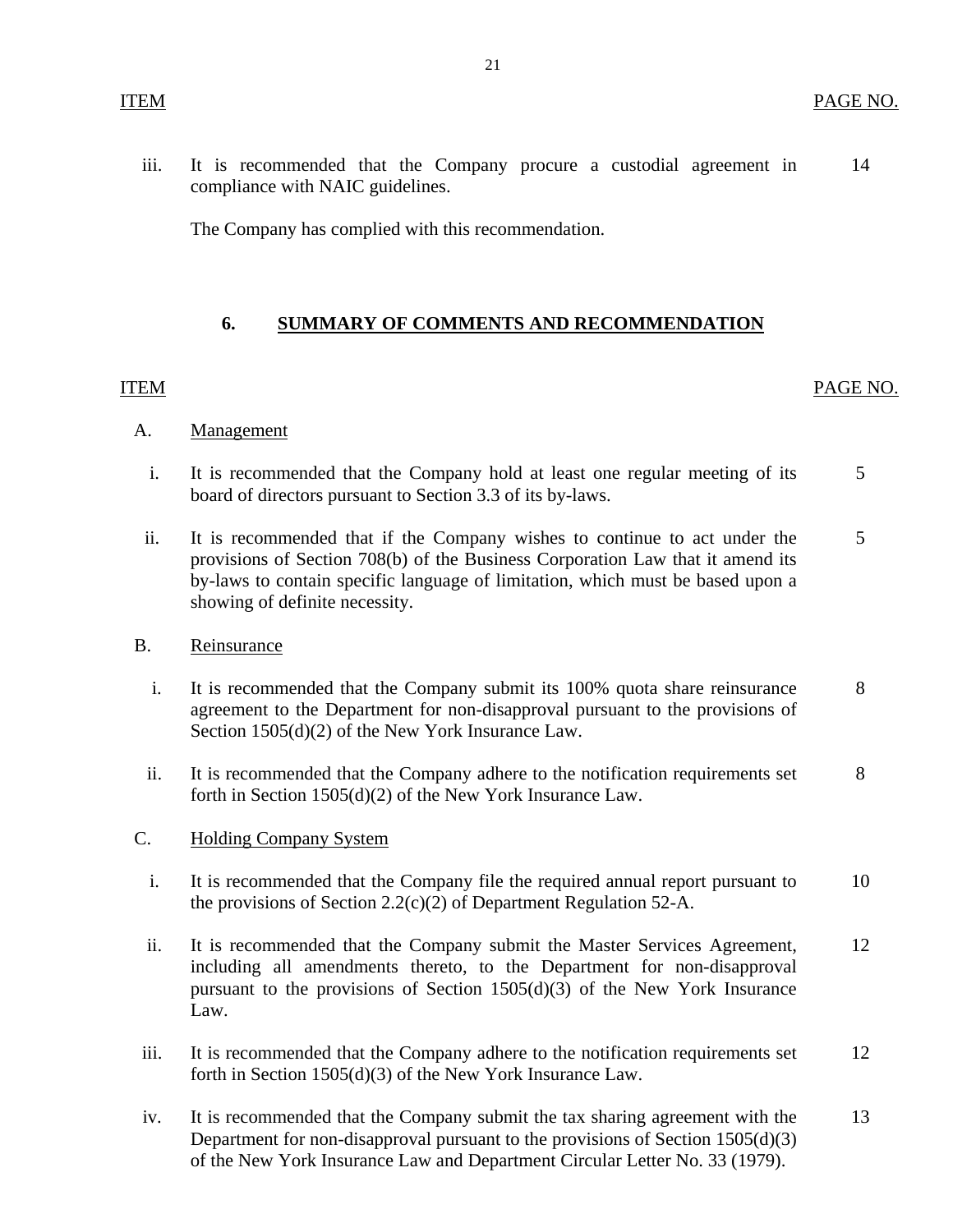| It is recommended that the Company adhere to the notification requirements set | 13 |
|--------------------------------------------------------------------------------|----|
| forth in Department Circular Letter No. 33 (1979).                             |    |

#### D. Accounts and Records

- i. It is recommended that the Company formalize a written agreement outlining the 15 terms and conditions of the transfer and file such with the Department pursuant to the provisions of Section 1505(d) of the New York Insurance Law.
- ii. It is recommended that the Company adhere to the notification requirements set 15 forth in Section 1505(d) of the New York Insurance Law.
- iii. It is recommended that the Company exercise due care in disclosing all business 15 transactions in its Form HC-1 filings pursuant to the provisions of Section 80-1.4 (a) of Department Regulation 52.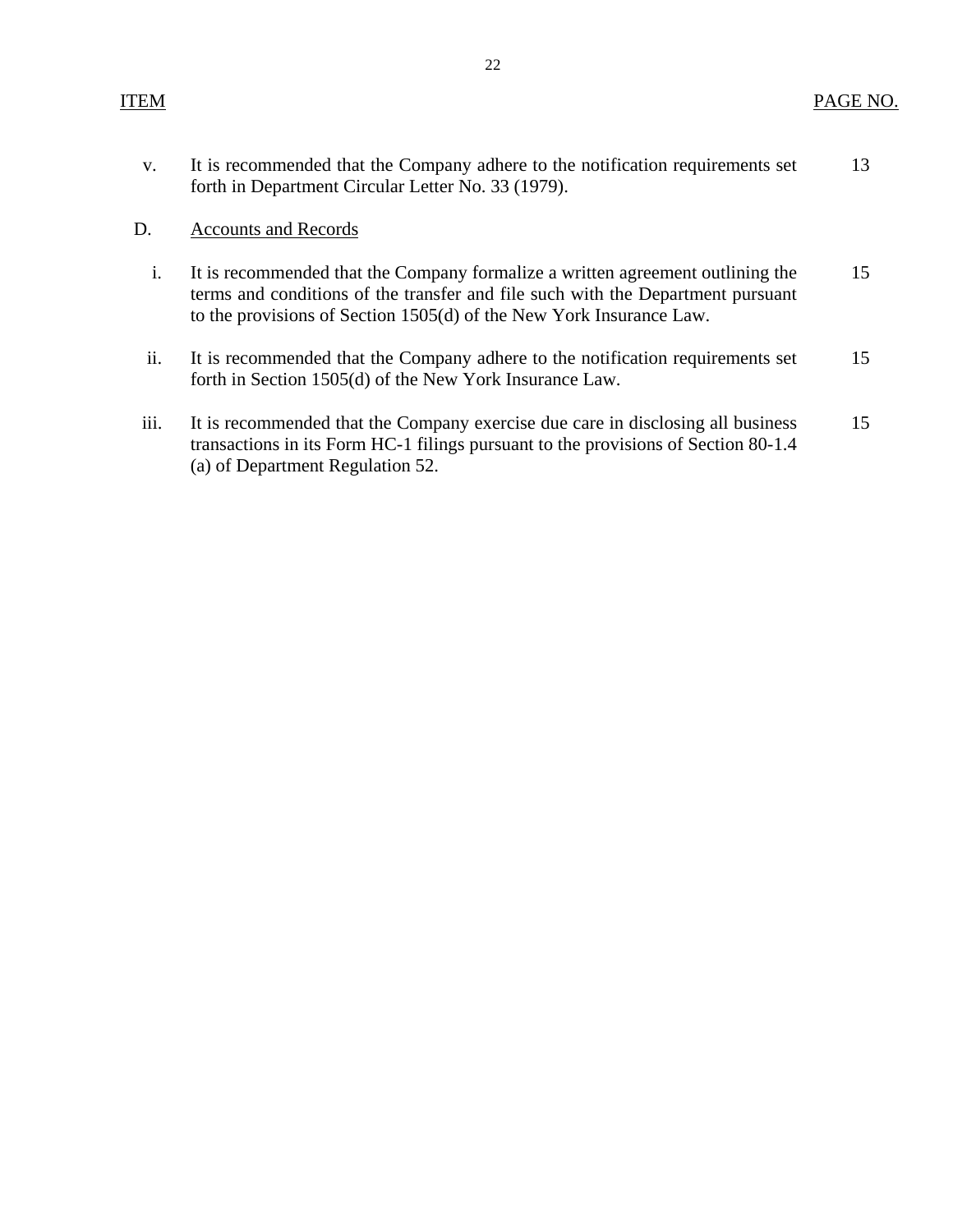Respectfully submitted,

 $\frac{1}{s}$ 

Jimmie Newsome Associate Insurance Examiner

STATE OF NEW YORK )  $\int$  ss. COUNTY OF NEW YORK )

JIMMIE NEWSOME, being duly sworn, deposes and says that the foregoing report submitted by him is true to the best of his knowledge and belief.

 $\frac{1}{s}$ Jimmie Newsome

Subscribed and sworn to before me

this  $\_\_\_\$  day of  $\_\_\_\_\_$  2010.